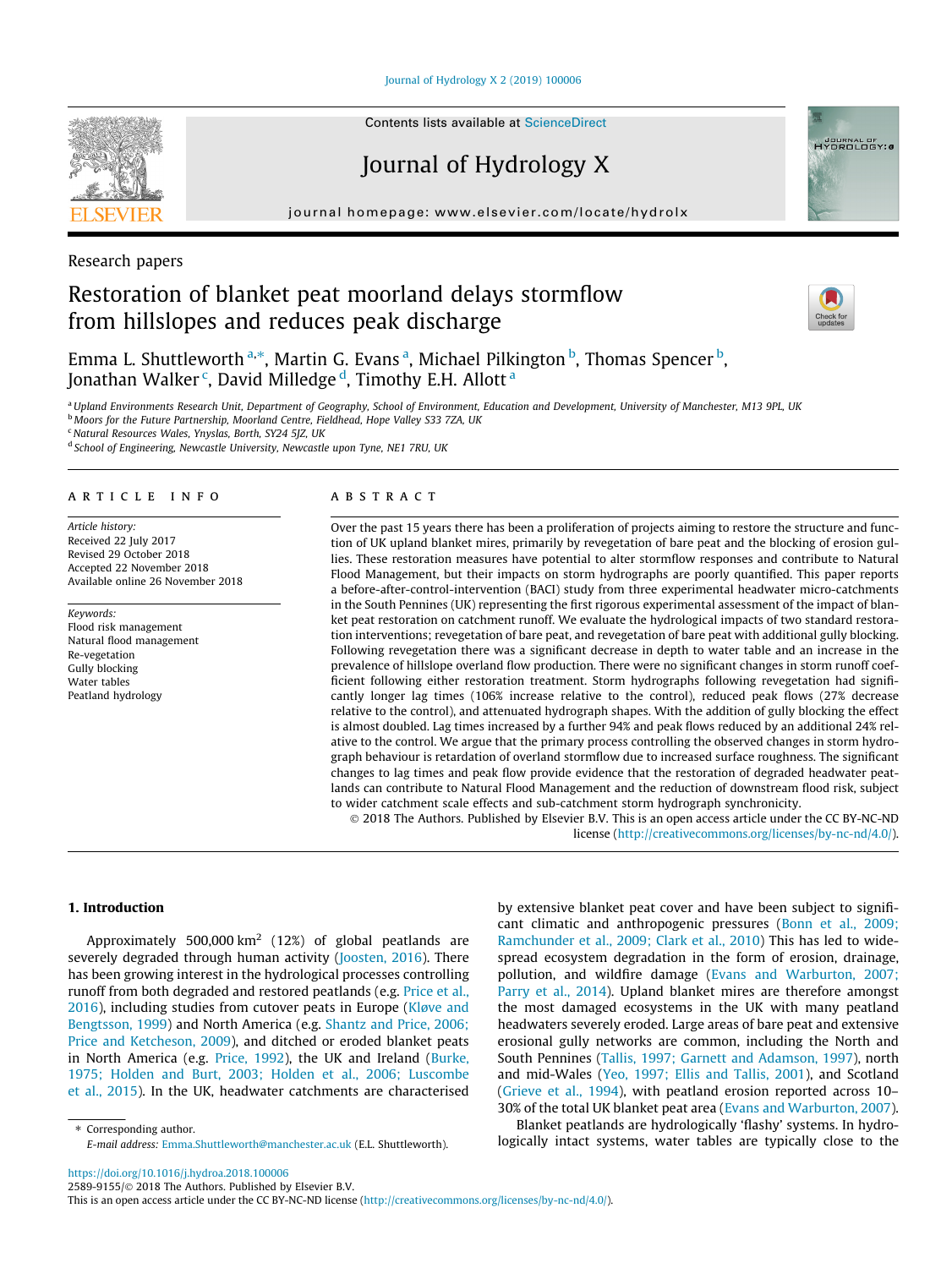ground surface ([Evans et al., 1999\)](#page-12-0), so that soil water storage is limited and rapid saturation excess overland flow is generated in response to significant rainfall events. Stream flow responds rapidly to rainfall events, producing relatively short hydrograph lag times and high peak flows relative to total storm runoff volumes ([Evans et al., 1999; Holden and Burt, 2003](#page-12-0)).

Peatland degradation and erosion through loss of vegetation cover and/or gully development further increases the flashiness of stream flow response. Where vegetation is removed, surface roughness decreases, leading to increased hillslope overland flow velocities and faster delivery of hillslope drainage into channels ([Holden et al., 2008\)](#page-12-0). Bare peat surfaces may also develop hydrophobic properties [\(Eggelsmann et al., 1993; Evans et al.,](#page-12-0) [1999\)](#page-12-0) and be subject to surface compaction by raindrop action. This can reduce infiltration rates and increase infiltration excess overland flow production in high intensity rainfall events. The formation of gully networks increases drainage density, hillslopechannel connectivity and catchment drainage efficiency ([Evans](#page-12-0) [and Warburton, 2007\)](#page-12-0). Peat erosion can therefore result in flashier storm hydrographs and higher storm-flow peaks, which have been linked to increased flood risk downstream ([Baird et al., 1997;](#page-12-0) [Grayson et al., 2010](#page-12-0)).

Over the past 15 years restoration of upland blanket peatlands in the UK has been extensive ([Evans et al., 2005; Wallage et al.,](#page-12-0) [2006; Armstrong et al., 2010; Parry et al., 2014\)](#page-12-0), including landscape-scale restoration through the re-vegetation of bare peat and the blocking of erosion gullies [\(Anderson et al., 2009\)](#page-12-0). Recent studies of the effects of restoration have focussed on carbon release (e.g. [Dixon et al., 2013\)](#page-12-0), vegetation recovery (e.g. [Cole et al., 2014\)](#page-12-0), and sediment dynamics (e.g. [Shuttleworth et al., 2015](#page-13-0)), but relatively little is known about the effects of restoration on hydrological behaviour.

Natural Flood Management (NFM) describes the restoration of natural hydrological functions in damaged systems with the aim of reducing downstream flood risk ([Dadson et al., 2017\)](#page-12-0). Restoration of eroding peatlands has the potential to modify hydrological functioning, through changes in storm-flow runoff generation processes, runoff pathways and catchment storage (c.f. [Acreman and](#page-12-0) [Holden, 2013\)](#page-12-0). Consequently, there is growing interest in the extent to which blanket peat restoration may regulate storm flows to downstream areas (e.g. [Bain et al., 2011](#page-12-0)). Spatial averaging, which occurs in catchments, means that NFM benefits have been difficult to evidence in large catchments (>20 km<sup>2</sup>) [\(Dadson et al.,](#page-12-0) [2017\)](#page-12-0). However, flood risk in upland catchments is commonly associated with the flashy response of small headwater systems ([Wilkinson et al., 2013](#page-13-0)).

Plotscale experimental work by [Holden et al. \(2008\)](#page-12-0) demonstrated the potential importance of vegetation related changes in surface roughness as a control on runoff velocities, and [Grayson](#page-12-0) [et al. \(2010\)](#page-12-0) reported correlations between long term vegetation change and changes in hydrograph form in naturally revegetating peatlands. Peatland re-vegetation may therefore be beneficial to NFM through changes in stormwater storage and/or the attenuation of flow. Gully blocking may also reduce runoff through the addition of pool storage or reduction in channel flow velocities due to increased channel roughness. These considerations suggest that peatland restoration can delay and/or reduce stormflow from headwater catchments. However, eroded blanket peats also have depressed water tables [\(Daniels et al., 2008;](#page-12-0) [Allott et al., 2009\)](#page-12-0), and there has been concern that raising water tables through restoration may reduce hillslope storage and increase runoff, as observed by [Shantz and Price \(2006\)](#page-13-0) at a restored peat extraction site in Canada. Despite the large-scale implementation of peatland restoration, the impacts of revegetation and gully blocking on runoff have not been quantified ([Parry et al., 2014](#page-13-0)). A more complete understanding of the impact of restoration on hillslope hydrology is required to determine the potential for peatland restoration to deliver NFM benefits.

This paper investigates changes in hydrological behaviour associated with blanket peat restoration by re-vegetation of bare peat and gully blocking, using three micro-catchments situated on the Kinder Plateau, Peak District National Park (PDNP), UK. This study has two objectives: i) to quantify the impacts of peatland revegetation on water tables and overland flow; ii) to quantify the impacts of peatland re-vegetation and gully blocking on storm hydrograph behaviour. These objectives provide the structural sub-headings used in the following Methods and Results sections. The Discussion section then reflects on the processes responsible for the observed changes, and how our findings contribute to wider debates surrounding the role of peatland restoration in NFM.

#### 2. Study site and experimental design

#### 2.1. Field area

The field experiment took place on the Kinder Scout Plateau in the Southern Pennines, UK. Kinder Scout represents one of the most severely eroded areas of blanket peat in the UK ([Tallis,](#page-13-0) [1997\)](#page-13-0), characterised by networks of erosion gullies and (prior to restoration) extensive areas of bare peat flats ([Pilkington et al.,](#page-13-0) [2015\)](#page-13-0). Peat depths of 2–2.5 m overlie a sandstone bedrock from the Millstone Grit Series (MGS) ([Wolverson Cope, 1976\)](#page-13-0) and finegrained head deposits of weathered MGS shales [\(Rothwell et al.,](#page-13-0) [2005\)](#page-13-0). Mean monthly temperatures recorded at the nearby Upper North Grain weather station vary between 13.2 °C (July) and 1.6 °C (February), mean annual rainfall is 1313 mm, and the prevailing wind direction is WSW  $(254^{\circ})$  [\(Clay and Evans, 2017\)](#page-12-0).

In 2011/12, an 84 ha area on the north side of Kinder Plateau was selected for peatland restoration as part of the Making Space for Water demonstration project [\(Pilkington et al., 2015](#page-13-0)). Approximately 34% (28 ha) of this area consisted of severe gully erosion and bare peat. Extant vegetation cover prior to restoration was dominated by Vacciunium myrtillus-Empetrum nigrum heath on higher elevation peat hags, with some additional areas of Eriophorum angustifolium.

## 2.2. Restoration activities

The restoration treatments followed protocols developed, and applied in landscape scale restoration across the south Pennines by the Moors for the Future Partnership [\(Buckler et al., 2013\)](#page-12-0). The restoration methodology and revegetation outcomes are summarised here. Full details of treatments for the study microcatchments, including application rates, fertilizer doses and seed mix composition are provided in [Pilkington et al. \(2015\)](#page-13-0).

Restoration by re-vegetation of bare peat uses lime, seed, and fertilizer and a cut heather mulch to establish a nurse crop, mainly composed of amenity grasses to provide initial ground cover. This stabilises the peat surface and provides the conditions for longerterm succession of native peatland plant species (see [Anderson](#page-12-0) [et al., 2009](#page-12-0)). Revegetation on Kinder consisted of five principal treatment stages [\(Pilkington et al., 2015](#page-13-0)):

- (i) heather brash was spread by hand on areas of bare peat in March 2011;
- (ii) granulated lime was applied on 20th July 2011 by helicopter (suspended hopper);
- (iii) granulated NPK (nitrogen, phosphorus, and potassium) fertilizer was applied by helicopter on 21st July 2011;
- (iv) a treatment of seeds of amenity grasses, local grasses and dwarf shrubs were applied by helicopter on 21st July 2011;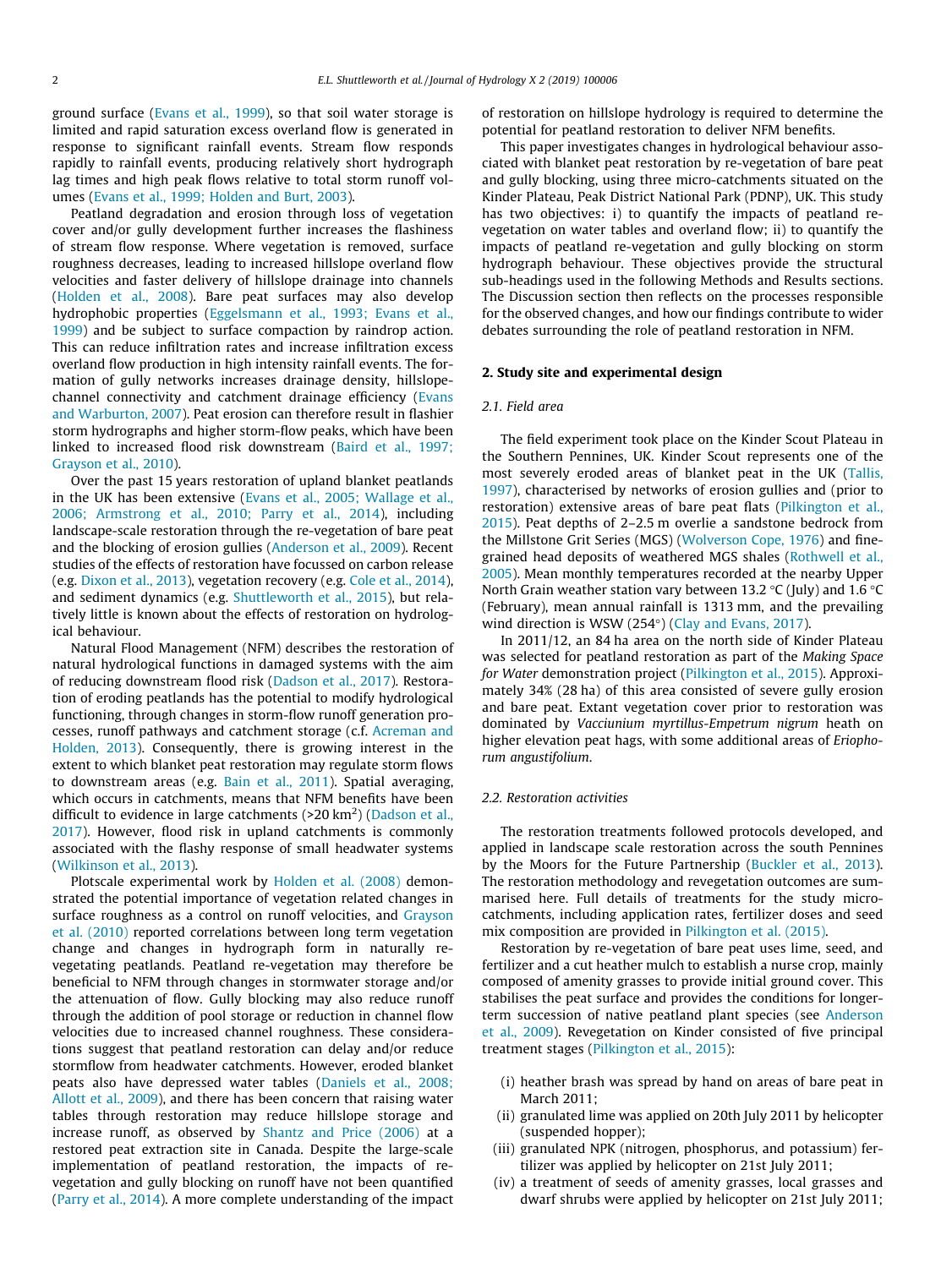<span id="page-2-0"></span>(v) Maintenance treatments of NPK fertilizer were made by helicopter in June 2012 and July 2013.

Restoration by gully blocking involves installing c. 0.5 m high stone dams composed of millstone grit cobbles (75–200 mm diameter), across the width of the gully in the main gully stem c. 6–7 m apart. Timber dams are also used in smaller tributary gullies constructed with a 38 mm deep 'V notch' cut into the top board to promote flow over the centre. On Kinder, stone dams were installed in winter 2011–12, and timber dams were installed in February-April 2012.

Post-restoration establishment of vegetation cover between 2011 and 2014 is reported in [Pilkington et al. \(2015\)](#page-13-0). Aerial photography indicates that areas of bare peat cover across the site decreased by 76% between 2009 and 2014. At restored sites, quadrat surveys conducted in 2010 and 2014 showed change from zero vegetation cover to: 39% grass cover (including the amenity grasses Lolium perenne, Festuca ovina, and Agrostis castellana present in the applied seed mix), 27% Acrocarpus moss spp., 11% Calluna vulgaris, 6% Plearocarpous moss spp., 3% Rumex acetosella, 4% Polytricum spp and 2% Liverwort spp ([Pilkington et al., 2015\)](#page-13-0). There was also 34% cover of dead plant material. Almost complete cover by nurse crop had therefore established during this period, including on the floors of gullies, with remaining areas of bare peat confined largely to the steep gully walls. No significant changes in vegetation cover were observed at a 150  $\times$  200 m area to the east of the Plateau that was left unrestored as a control [\(Pilkington et al., 2015](#page-13-0)).

## 2.3. Experimental design

We use a before-after-control-impact (BACI) design, using data generated over a five-year period from three micro-catchments. Three micro-catchments were selected to have comparable geometry and erosion and gully characteristics (Table 1), using DEM's (2 m resolution LiDAR), gully maps [\(Evans and Lindsay, 2010\)](#page-12-0) and field verification [\(Fig. 1\)](#page-3-0). One site (F) was left bare to act as a control, while the other two (O and N) revegetated during the restoration period. Gully blocks were also installed at site N; a total of 17 stone dams were installed along a 120 m section of the main channel and 20 wooden dams were installed in smaller tributary gullies.

Intensive monitoring started in June 2010 and covered a prerestoration period of 15 months (2010–11), and 32 months postintervention (2012–2014). Water tables and overland flow production were monitored to help understand changes to storage and runoff pathways, and rainfall and channel flow were monitored to investigate stormflow behaviour. Due to the costs of

#### Table 1

Micro-catchment site data.

| Treatment type                                   | Control | Re-vegetation | Re-vegetation<br>and gully<br>blocking |
|--------------------------------------------------|---------|---------------|----------------------------------------|
| Micro-catchment ID                               | F       | O             | N                                      |
| Location of catchment                            | 408.972 | 408.262       | 408.234                                |
| outlet (UK NGR)                                  | 389.442 | 389.464       | 389.464                                |
| Catchment area $(m2)$                            | 7008    | 4468          | 7096                                   |
| % Gully area <sup>a</sup>                        | 32.9    | 22.9          | 28.5                                   |
| % Bare peat in non-gullied<br>areas <sup>b</sup> | 55      | 52            | 48                                     |
| Max elevation (m)                                | 618     | 617           | 619                                    |
| Min elevation $(m)$                              | 612     | 611           | 611                                    |
| Mean catchment hill slope<br>(degrees)           | 6.6     | 6.2           | 6.5                                    |

<sup>a</sup> Derived from 2 m<sup>2</sup> resolution LiDAR elevation data using the method of [Evans](#page-12-0) [and Lindsay \(2010\)](#page-12-0).

**b** Derived from 2009 air photography.

landscape- scale manipulations and restrictions in the availability of suitable field sites, it was not possible to replicate site conditions, leading to a pseudoreplicated design. This is a common challenge in landscape manipulation experiments and associated statistical analysis [\(Davies and Gray, 2015; Colegrave and](#page-12-0) [Ruxton, 2018\)](#page-12-0), and we have accounted for it by considering changes in behaviour relative to the control over multiple storm events.

#### 3. Methods

## 3.1. Field monitoring of water tables and overland flow

Depth to water table (DtWT) and the occurrence of overland flow were recorded to evaluate changes following re-vegetation. Measurements were taken manually at weekly intervals, between September and November 2010 (i.e. pre-restoration) and between and September and December 2014 (i.e. 3 years after restoration).

DtWT was determined using clusters of 15 dipwells located randomly within 30  $\times$  30 m areas of the peatland (after [Allott et al.,](#page-12-0) [2009](#page-12-0)). Three dipwell clusters were established at the control (bare peat) site and three clusters within the two re-vegetated microcatchments, giving a total of 45 dipwells for each of the control and revegetation treatments. All dipwells were located at least 2 m away from gully edges so that localised drawdown of water tables in proximity to erosion gullies [\(Daniels et al., 2008; Allott](#page-12-0) [et al., 2009\)](#page-12-0) was not a factor. Each dipwell comprised a 1 m length of polypropylene waste pipe (internal diameter 30 mm) with perforation holes drilled at 100 mm intervals. Dipwells were driven into pre -prepared boreholes. DtWT was measured relative to the ground surface.

The occurrence of overland flow was detected using crest-stage runoff traps ([Holden and Burt, 2003](#page-12-0)) co-located with the dipwell clusters. Three clusters of traps, each containing nine tubes within a 1  $m<sup>2</sup>$  plot, were located in the control area, and three clusters in the treatment catchments. Tubes were sunk into the peat surface with their entry holes flush with the peat surface. During sampling, the number of tubes containing water was recorded before 'wet' tubes were emptied to reset the cluster for the subsequent week of sampling. The overland flow quotient (OFQ) was calculated as the proportion of tubes recording overland flow within the sampling period.

## 3.2. Field monitoring of hydrograph behaviour

V-notch weirs and pressure transducers were installed at the catchment outlets. Pressure transducers (logging at 10 min intervals) recorded the depth of water (mm) flowing over the v-notch weir, which was subsequently converted to discharge and normalised to catchment area to facilitate comparison across catchments (L s<sup>-1</sup> km<sup>-2</sup>). Rain gauges at each site monitored rainfall at 10-min intervals. Rainfall and discharge data are available for each catchment from June 2010 to September 2011 (pre-restoration), and April 2012 to December 2014 (post-restoration). Operational issues led to periods where no data were collected for some sites, resulting in gaps in the record. This resulted from combinations of: (i) severe climatic conditions, including ice and severe low temperatures, leading to occasional equipment failure (ii) delays in servicing due to site access restrictions; and (iii) episodes of sedimentation impacting stilling pools.

For each catchment, the available rainfall and runoff data were collated. Hydrographs were extracted for all rainfall events where: (i) total rainfall exceeded 4 mm; and (ii) rainfall occurred as a discrete event with a single associated discernible main peak in discharge. Complex multi-peak hydrographs were excluded.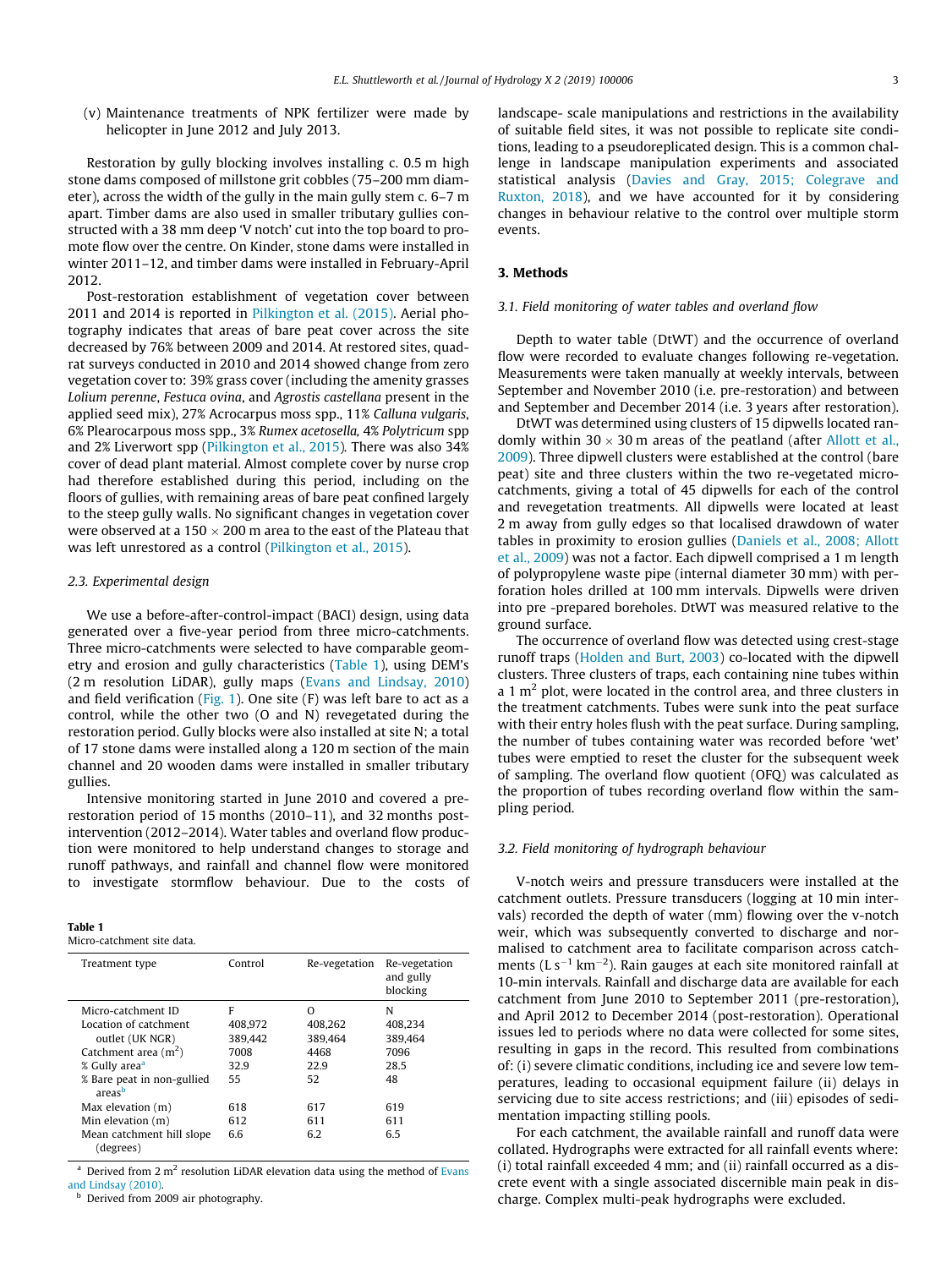<span id="page-3-0"></span>

Fig. 1. Location of the study catchments.

The rainfall and runoff data from these hydrographs were used to calculate four key metrics: (i) lag time between peak rainfall and peak flow (lag); (ii) peak storm discharge (peakQ); (iii) Hydrograph Shape Index (HSI) (the ratio of peak storm discharge to total storm discharge, a measure of hydrograph intensity); and rainfall runoff coefficient (C). Storm-flow characteristics are influenced strongly by the intensity and duration of rainfall, so two rainfall characteristics were also derived to compliment the hydrograph metrics: (i) total rainfall (mm); and (ii) maximum rainfall intensity over a 10 min interval (mm h $^{-1}$ ).

## 3.3. Hydrograph data quality control

Data for a total of 506 hydrographs were extracted (152 storms for catchment F, 187 for O, and 167 for N). Runoff and rainfall metrics for these storms are summarised in [Appendix A.](#page-11-0) The full dataset covers a total of 329 storm events. However, this includes 223 storms where hydrographs fitting the strict selection criteria could only be extracted for a single site. There were 68 storm events where hydrographs could be extracted for all three catchments.

As storm-flow characteristics are influenced by antecedent conditions and the nature of rainfall events ([Evans et al., 1999](#page-12-0)), the mismatch in storm events in the complete data set could lead to substantial bias when comparing metrics between catchments. By analysing the 204 hydrographs derived from the 68 storms events for which metrics could be extracted for all three catchments, runoff behaviour resulting from similar rainfall and

antecedent conditions could be compared directly. This reduced dataset allows for a strict and robust comparison of the data, and is the primary dataset used for all subsequent statistical analysis of hydrograph metrics.

There was still considerable 'noise' in the reduced dataset, due to the range of rainfall behaviours and antecedent conditions; total rainfall per event ranges from 4 to 56 mm, and maximum event rainfall intensity ranges from 1.8 to 54 mm  $h^{-1}$ , leading to a wide range of runoff responses in the storm-flow metrics. By standardising the metrics derived at the treatment catchments against the control catchment we can differentiate responses due to restoration treatment from natural variation. This was achieved by deriving the relative difference (treatment minus control) between the metrics produced by control and treatment sites.

## 3.3.1. High magnitude events

To assess the potential utility of peatland restoration as an NFM measure in upland catchments, it is important to assess the degree to which changes in runoff delivery are maintained in high magnitude events. In particular, if hillslope and channel storage control runoff, then NFM efficacy may be reduced in large storms since storage as a proportion of storm runoff would be minimised. Data from the ten biggest pre-restoration and ten biggest postrestoration storms (total event precipitation) were compared. Analysis of the large storm subset was based on standardised metrics from the two treatment sites relative to the control.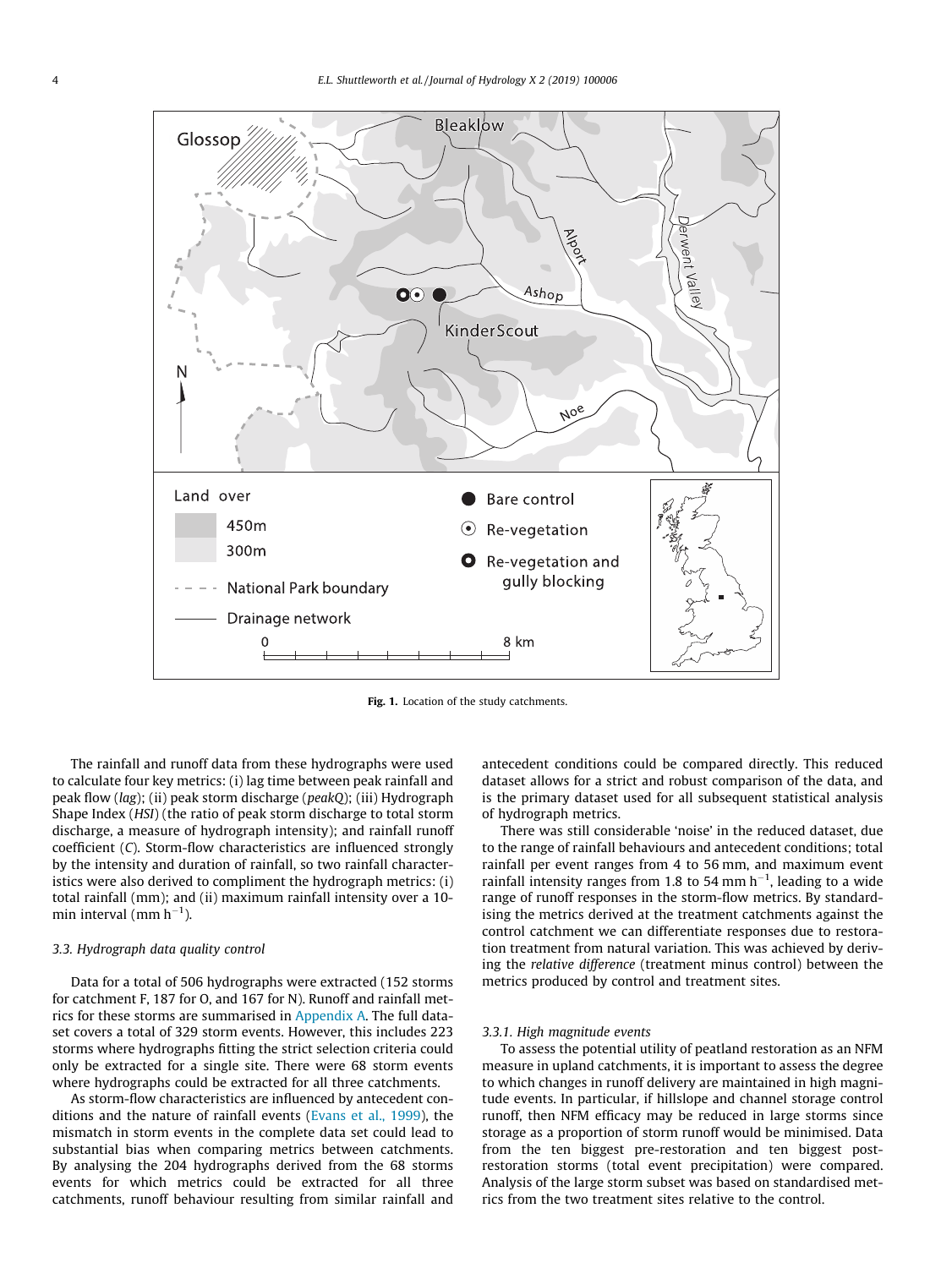#### <span id="page-4-0"></span>3.4. Statistical analyses

Many of the variables of interest do not follow a normal distribution (overland flow, rainfall, hydrograph metrics), so nonparametric tests of difference were employed to determine the statistical significance of the influence of restoration. Where data were available for each year of the study, Kruskal Wallis 1-way ANOVA were used to investigate year-on-year changes following restoration. Pairwise comparisons were applied post-hoc using adjusted Mann-Whitney U tests, to assess where any significant differences lie. Where only one year of post-restoration data was available (water table, overland flow), or the data set had been reduced to 'before' and 'after' data, Mann-Whitney U tests were used to investigate the effects of restoration. All relationships were tested at the 95% level ( $p < 0.05$ ).

In using non-parametric analyses, we were unable to assess the additional benefit of gully blocking statistically, as there is no nonparametric equivalent of a 2-way ANOVA which would allow us to examine the effect of two factors (''before/after restoration" and ''treatment type") in an unbalanced dataset. Any impacts of gully blocking are discussed in terms of additional magnitude of change relative to re-vegetation alone.

## 4. Results

Figures show the relative difference between the treatment and control sites (treatment minus control), before and following restoration. Positive values on the y-axis therefore indicate that the metric of interest is greater at the treatment site than at the bare control, while negative values indicate the opposite. All parameters are discussed in terms of their median value.

## 4.1. Impacts of peatland re-vegetation on water tables and overland flow

In 2010, prior to restoration, water tables were closer to the surface at the treatment site than at the control site (DtWT were 307 and 345 mm respectively; Table 2). The relative difference in DtWT (DtWT<sub>rel</sub>) was 27 mm ([Fig. 2a](#page-5-0)). In 2014, DtWT at the control site was 342 mm, comparable to the 2010 value, while DtWT at the treatment site was 293 mm, shallower than DtWT observed prerestoration. DtWT<sub>rel</sub> had increased to 59 mm. This represents a significant relative decrease in DtWT of 35 mm (i.e. 9% relative to the control) at the treatment site following re-vegetation ( $p = 0.010$ , Mann-Whitney U).

In 2010, both the treatment and control sites produced comparable amounts of overland flow (median OFQ of 0.19 and 0.22 respectively; Table 2). The relative difference in OFQ (OF $Q_{rel}$ ) was highly variable around zero ([Fig. 2](#page-5-0)b). Median OF $Q_{rel}$  was negative  $(-0.07)$ , demonstrating that prior to restoration, the treatment site was less productive of overland flow than the control. In 2014, the relationship was reversed with a positive median  $\rm{OPQ}_{rel}$  value of 0.11. Although this increase in overland flow at the treatment site is not statistically significant ( $p = 0.065$ , Mann-Whitney U), there has been a clear shift in behaviour. After treatment, OFQ<sub>rel</sub> on all bar one measurement day was positive, indicating that the revegetated site was producing consistently more overland flow than the control.

## 4.2. Impacts of peatland re-vegetation and gully blocking on hydrograph behaviour

#### 4.2.1. Annual data

Descriptive statistics for the four key hydrograph metrics at the three micro-catchments are summarised in [Table 3](#page-5-0), and the relative differences between the treatment and control sites (treatment minus control) are presented in [Fig. 3](#page-6-0). These relative differences are referred to as lag<sub>rel</sub>, peakQ<sub>rel</sub>, HSI<sub>rel</sub>, and C<sub>rel</sub>. Groupings of statistically similar years (based on Kruskal-Wallis 1-way ANOVA) are represented by lower case letters. The data suggest that restoration has had an immediate effect on three out of the four metrics at both treatment sites. Lag<sub>rel</sub> increased and both peakQ<sub>rel</sub> and HSI<sub>rel</sub> were reduced immediately after restoration. There was no consistent change in  $C_{rel}$ , with post-restoration values similar to pre-restoration values in two of the three posttreatment years. Following the pronounced step change in  $lag_{rel}$ , peak $Q_{rel}$ , and HSI $_{rel}$  in 2012, there are no subsequent directional trends apparent in any of the metrics.

Lag<sub>rel</sub> shows the clearest evidence of a consistent step change in behaviour following restoration. At both treatment sites,  $lag_{rel}$  in 2010/11 (i.e. before restoration) fall into Group a, while all subsequent years fall into Group  $b$  ([Fig. 3](#page-6-0)a and b). Lag<sub>rel</sub> pre-restoration was therefore significantly different to  $lag_{rel}$  post-restoration, and  $lag<sub>rel</sub>$  was statistically similar in the three years following restoration. Similar groupings can be seen for  $HSI_{rel}$  ([Fig. 3e](#page-6-0) and f). A step change is apparent but less pronounced for  $peakQ_{rel}$ , with the two treatment sites producing different groupings. At the re-vegetated site (O), the two years following treatment are distinct from the pre-restoration period (Group b), but 2014 produced similar peak $Q_{rel}$  to the pre-restoration period (Group a) ([Fig. 3](#page-6-0)c). At the re-vegetated and blocked site (N), the three years post-treatment are similar (Group b) but the year immediately after restoration (2012) can also be grouped with the pre-restoration period (Group a) [\(Fig. 3](#page-6-0)d). The high post-restoration peak $Q_{rel}$  in 2014 coincides with anomalously high relative  $C_{rel}$  values at the same site ([Fig. 3g](#page-6-0)), indicating that variation in peak $Q_{rel}$  is non-random.

The simplest explanation of the trends observed in the data is a step change in lag<sub>rel</sub>, peak $Q_{rel}$  and  $HSI_{rel}$ , in response to restoration.

#### Table 2

Summary statistics for depth to water table (DtWT) and overland flow quotient (OFQ) based on weekly data gathered between September and December in the years 2010 (pretreatment) and 2014 (3 years post-treatment).

|      |                | Depth to Water Table (mm) |           | Overland Flow Quotient |           |
|------|----------------|---------------------------|-----------|------------------------|-----------|
|      |                | Control                   | Treatment | Control                | Treatment |
|      | Ν              | 11                        | 11        | 11                     | 11        |
| 2010 | Median         | 345                       | 307       | 0.22                   | 0.19      |
|      | Maximum        | 422                       | 439       | 0.78                   | 0.93      |
|      | Q <sub>3</sub> | 364                       | 323       | 0.61                   | 0.28      |
|      | Q <sub>1</sub> | 255                       | 257       | 0.11                   | 0.07      |
|      | Minimum        | 198                       | 204       | 0.07                   | 0.00      |
| 2014 | Median         | 342                       | 293       | 0.04                   | 0.15      |
|      | Maximum        | 484                       | 428       | 0.81                   | 0.52      |
|      | Q3             | 391                       | 325       | 0.09                   | 0.33      |
|      | Q <sub>1</sub> | 307                       | 256       | 0.02                   | 0.09      |
|      | Minimum        | 286                       | 242       | 0.00                   | 0.04      |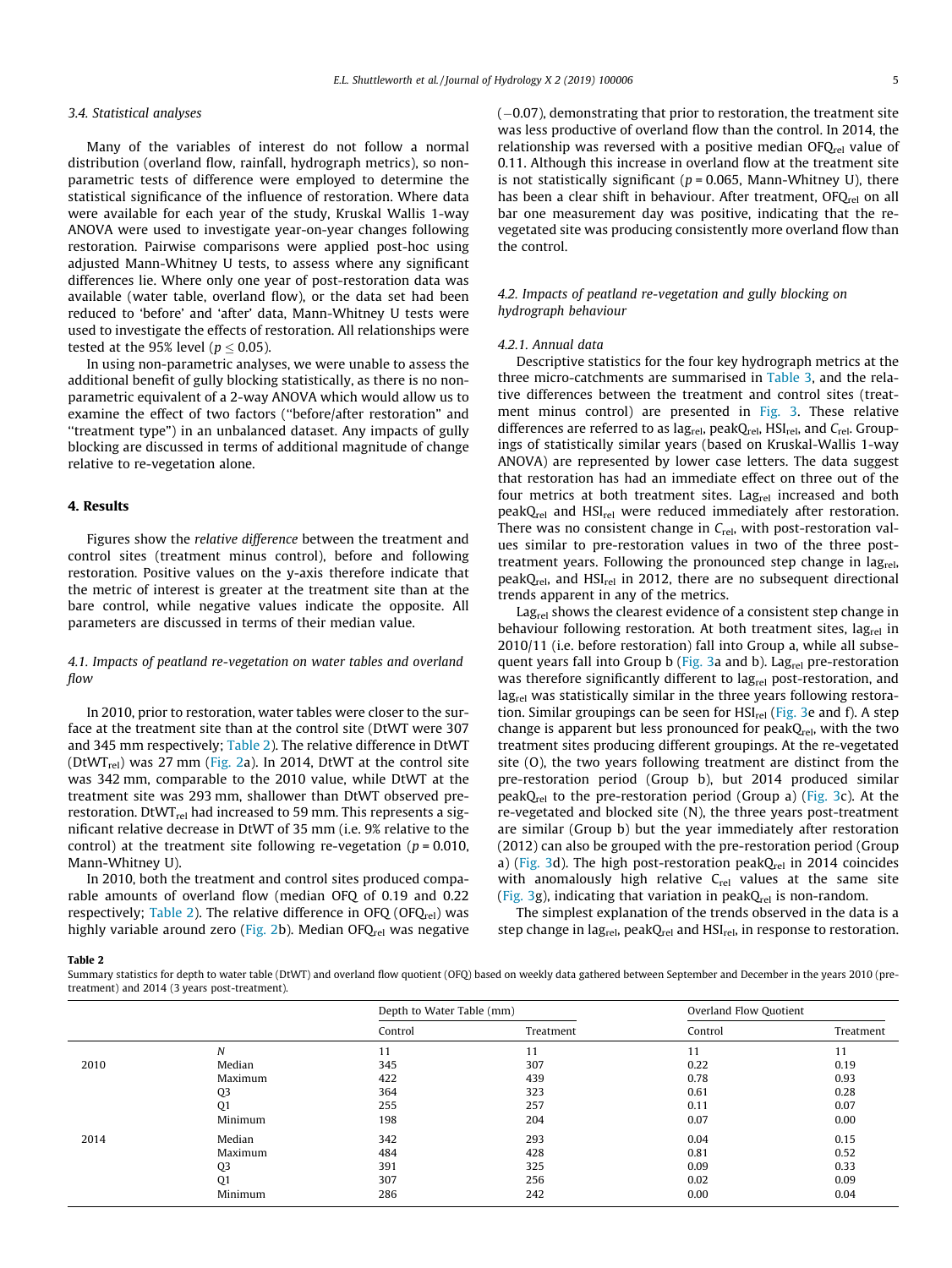<span id="page-5-0"></span>

Fig. 2. Median relative difference in (a) depth to water table (DtWT), and (b) overland flow quotient (OFQ) based on weekly data gathered between September and December in the years 2010 (pre-treatment) and 2014 (3 years post-treatment). Positive values indicate that the metric is greater at the treatment site than at the bare control, while negative values indicate the opposite. Error bars represent the interquartile range.

Table 3 Annual summary statistics for the four key hydrograph metrics for 'paired' storms.

|                                              |                                                                  | 2010-11                              |                                      |                                      | 2012                                 |                                      | 2013                                 |                                      |                                      | 2014                                 |                                      |                                      |                                      |
|----------------------------------------------|------------------------------------------------------------------|--------------------------------------|--------------------------------------|--------------------------------------|--------------------------------------|--------------------------------------|--------------------------------------|--------------------------------------|--------------------------------------|--------------------------------------|--------------------------------------|--------------------------------------|--------------------------------------|
|                                              |                                                                  | F                                    | $\mathbf{O}$                         | N                                    | F                                    | $\mathbf{O}$                         | N                                    | F                                    | $\mathbf{O}$                         | N                                    | F                                    | $\mathbf{O}$                         | N                                    |
|                                              | N                                                                | 20                                   | 20                                   | 20                                   | 16                                   | 16                                   | 16                                   | 19                                   | 19                                   | 19                                   | 13                                   | 13                                   | 13                                   |
| Lag<br>(min)                                 | Median<br>Maximum<br>Q <sub>3</sub><br>Q <sub>1</sub><br>Minimum | 30<br>90<br>30<br>20<br>10           | 15<br>50<br>35<br>10<br>$\mathbf{0}$ | 20<br>60<br>35<br>20<br>10           | 20<br>75<br>45<br>15<br>0            | 42.5<br>115<br>73<br>20<br>10        | 60<br>155<br>100<br>38<br>20         | 15<br>75<br>15<br>5<br>5             | 25<br>85<br>35<br>25<br>5            | 35<br>355<br>95<br>20<br>5           | 25<br>195<br>35<br>15<br>5           | 35<br>275<br>45<br>25<br>15          | 45<br>235<br>125<br>35<br>15         |
| Peak Storm<br>Discharge<br>$(L s^{-1} km^2)$ | Median<br>Maximum<br>Q <sub>3</sub><br>O <sub>1</sub><br>Minimum | 490<br>4970<br>1270<br>260<br>50     | 750<br>4010<br>1390<br>360<br>80     | 610<br>2510<br>1470<br>330<br>50     | 510<br>3170<br>1030<br>280<br>110    | 420<br>3080<br>960<br>220<br>120     | 560<br>2930<br>730<br>210<br>10      | 450<br>6340<br>1090<br>310<br>120    | 520<br>6230<br>940<br>270<br>100     | 220<br>3180<br>470<br>60<br>$\bf{0}$ | 880<br>1690<br>1270<br>330<br>160    | 940<br>1720<br>1250<br>360<br>290    | 450<br>1440<br>610<br>190<br>20      |
| HSI                                          | Median<br>Maximum<br>Q <sub>3</sub><br>Q <sub>1</sub><br>Minimum | 0.16<br>0.28<br>0.20<br>0.13<br>0.05 | 0.20<br>0.59<br>0.23<br>0.12<br>0.06 | 0.16<br>0.33<br>0.19<br>0.12<br>0.08 | 0.21<br>0.57<br>0.35<br>0.15<br>0.09 | 0.17<br>0.77<br>0.26<br>0.11<br>0.06 | 0.11<br>0.26<br>0.16<br>0.10<br>0.08 | 0.22<br>0.89<br>0.33<br>0.15<br>0.06 | 0.18<br>0.44<br>0.28<br>0.14<br>0.05 | 0.14<br>1.21<br>0.30<br>0.11<br>0.07 | 0.22<br>0.64<br>0.41<br>0.17<br>0.10 | 0.17<br>0.37<br>0.26<br>0.14<br>0.08 | 0.16<br>0.34<br>0.24<br>0.12<br>0.08 |
| Rainfall Runoff<br>Coefficient<br>(%)        | Median<br>Maximum<br>Q <sub>3</sub><br>Q <sub>1</sub><br>Minimum | 40.3<br>71.0<br>60.5<br>20.3<br>5.8  | 48.5<br>79.6<br>63.7<br>30.5<br>8.7  | 40.9<br>66.3<br>55.3<br>21.3<br>3.7  | 31.4<br>52.3<br>38.6<br>20.1<br>6.6  | 31.1<br>58.5<br>38.1<br>21.1<br>8.2  | 34.2<br>57.1<br>49.2<br>24.1<br>0.4  | 28.7<br>67.9<br>38.5<br>17.2<br>7.7  | 32.0<br>60.5<br>44.0<br>18.6<br>6.5  | 19.4<br>62.2<br>26.9<br>6.9<br>0.2   | 24.4<br>59.1<br>37.0<br>17.6<br>6.8  | 44.1<br>85.4<br>60.3<br>33.2<br>11.7 | 28.8<br>60.0<br>33.3<br>20.5<br>0.3  |

Subsequent variability is interpreted as inter-annual noise resulting from variation across the storms available for analysis. Based on this interpretation, we combine the three years of postrestoration data into a single 'after' restoration dataset, to determine the average magnitude of the changes in hydrograph behaviour following restoration.

## 4.2.2. BACI analysis

Prior to treatment, hydrographs at the three sites behaved in a similar manner [\(Table 4\)](#page-7-0): lag ranged between 15 and 30 min, PeakQ was between 490 and 750 L s<sup> $-1$ </sup> km $^{-2}$ , HSI ranged between 0.16 and 0.20, and C was between 40 and 48%. There were no significant differences in hydrograph metrics at the three sites before treatment (Kruskal Wallis 1-way ANOVA,  $p > 0.05$  for all parameters). However, it should be noted that Sites F and O were consistently at opposite ends of these ranges, with site O displaying flashier flow characteristics (shorter lag times, higher PeakQ), consistent with its smaller catchment area [\(Table 1](#page-2-0)).

Before restoration, lagrel at site  $O$  (re-vegetation only) was  $-10$  min ([Fig. 4](#page-7-0)a); lag was 61% of that at the control site. Following restoration, lag<sub>rel</sub> increased to 10 min and lag was on average 167% of the control. This represents a statistically significant increase in lag<sub>rel</sub> of 20 min, or a 106% increase in lag relative to the control  $(p < 0.001$ , Mann-Whitney U). At site N (re-vegetation with additional gully blocks), prior to restoration lagrel was  $0$  (i.e. lag was on average the same length as at the control site). Following restoration, lag<sub>rel</sub> increased to 30 min, and lag was on average 300% of the control. This represents a statistically significant increase in lag<sub>rel</sub> of 30 min, or a 200% increase in lag relative to the control ( $p < 0.001$ , Mann-Whitney U).

Prior to restoration, peakQ<sub>rel</sub> at site O was 131 L s<sup>-1</sup> km<sup>-2</sup> ([Fig. 4](#page-7-0)b); peakQ was 129% that of the control site. Following restoration, peakQ<sub>rel</sub> decreased to  $-12 \text{ L s}^{-1} \text{ km}^{-2}$ , indicating that peak discharges were roughly the same as the control. This represents a statistically significant decrease in peak $Q_{rel}$  of 143 L  $s^{-1}$  km<sup>-2</sup>, or a 27% decrease in peakQ relative to the control  $(p = 0.001,$  Mann-Whitney U). At site N, in the pre-restoration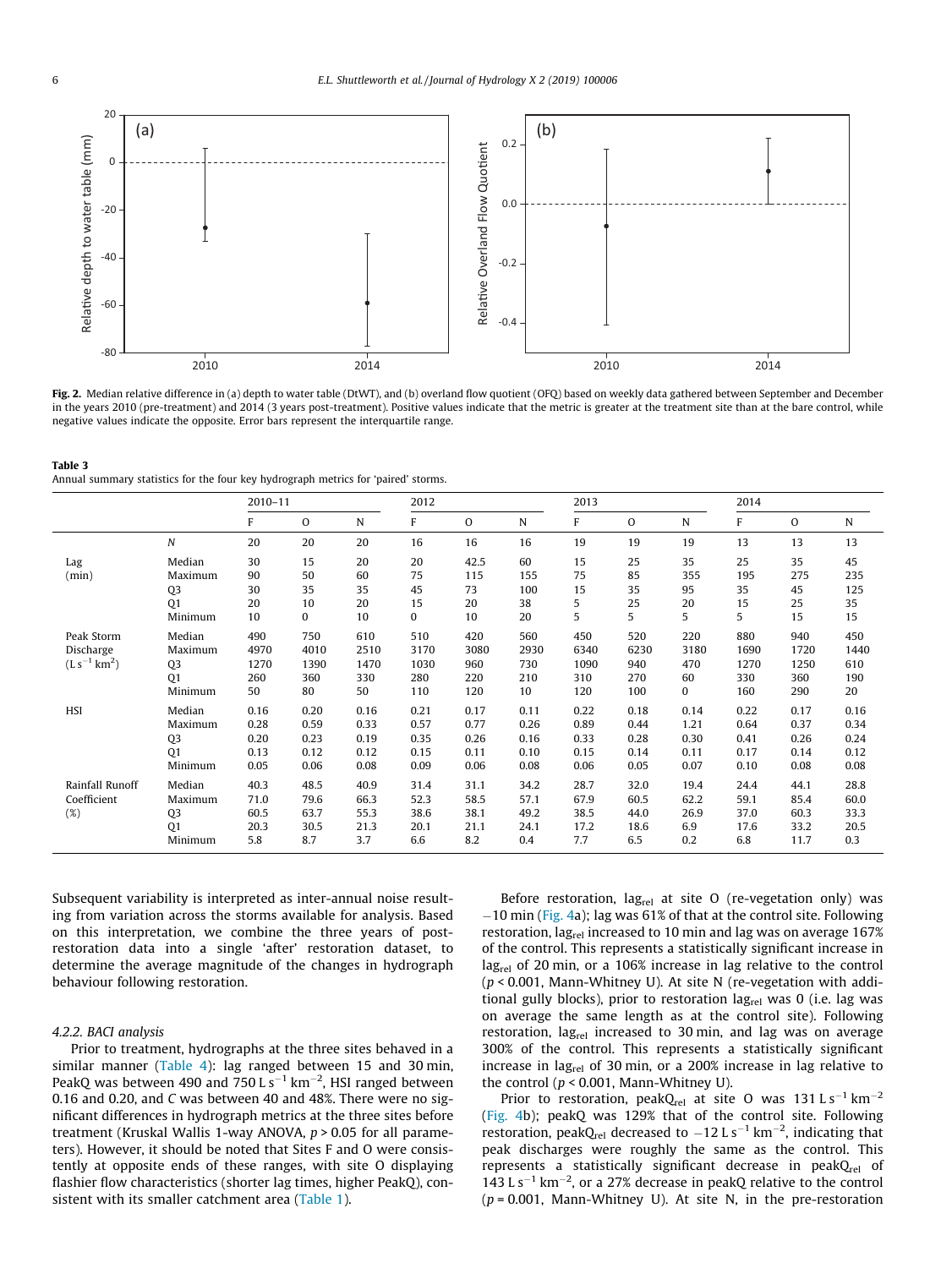<span id="page-6-0"></span>

Fig. 3. Annual median relative differences between the treatment and control sites for key hydrography metrics: lag time (a and b), peak discharge (c and d), Hydrograph Shape Index (e and f), and percent runoff (g and h). Positive values indicate that the metric is greater at the treatment site than at the bare control, while negative values indicate the opposite. Error bars represent the interquartile range. Groupings of statistically significant years (based on Kruskal-Wallis 1-way ANOVA) are represented by lower case letters.

period peakQ<sub>rel</sub> was 55 L s<sup> $-1$ </sup> km<sup> $-2$ </sup>; PeakQ was similar to the control site (108%). Following restoration, PeakQ<sub>rel</sub> decreased to  $-200$  L s<sup>-1</sup> km<sup>-2</sup>, and peakQ was only 57% of the control. This represents a statistically significant  $255 L s^{-1}$  km<sup>-2</sup> decrease in Peak $Q_{rel}$ , or a 51% decrease in peak $Q$  relative to the control  $(p = 0.001,$  Mann-Whitney U).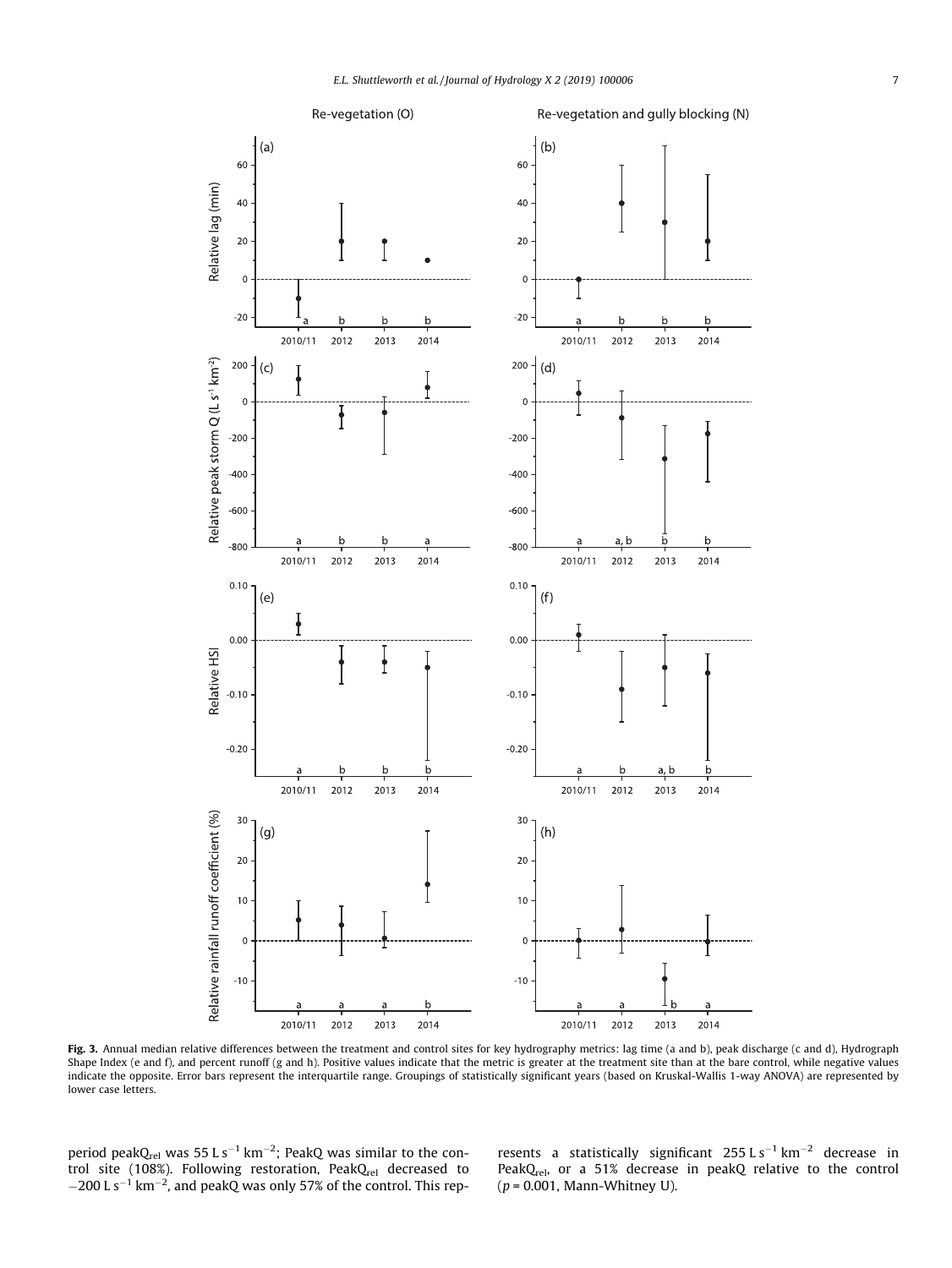#### <span id="page-7-0"></span>Table 4

Summary statistics for the four key hydrograph metrics for 'paired' storms before and after intervention.

|                                              |                                                                  | Before                               |                                      |                                      | After                                |                                      |                                      |  |
|----------------------------------------------|------------------------------------------------------------------|--------------------------------------|--------------------------------------|--------------------------------------|--------------------------------------|--------------------------------------|--------------------------------------|--|
|                                              |                                                                  | $\mathsf F$                          | $\mathbf{O}$                         | N                                    | F                                    | $\mathbf{O}$                         | N                                    |  |
|                                              | N                                                                | 20                                   | 20                                   | 20                                   | 48                                   | 48                                   | 48                                   |  |
| Lag<br>(min)                                 | Median<br>Maximum<br>Q <sub>3</sub><br>Q <sub>1</sub><br>Minimum | 30<br>90<br>30<br>20<br>10           | 15<br>50<br>35<br>10<br>$\bf{0}$     | 20<br>60<br>35<br>20<br>10           | 15<br>195<br>35<br>10<br>$\bf{0}$    | 25<br>275<br>50<br>25<br>5           | 55<br>235<br>110<br>35<br>5          |  |
| Peak Storm<br>Discharge<br>$(L s^{-1} km^2)$ | Median<br>Maximum<br>Q <sub>3</sub><br>Q <sub>1</sub><br>Minimum | 490<br>4970<br>1270<br>260<br>50     | 750<br>4010<br>1390<br>360<br>80     | 610<br>2510<br>1470<br>330<br>50     | 580<br>6340<br>1090<br>290<br>110    | 540<br>6230<br>1020<br>310<br>100    | 370<br>3180<br>640<br>140<br>0       |  |
| HSI                                          | Median<br>Maximum<br>Q <sub>3</sub><br>Q <sub>1</sub><br>Minimum | 0.16<br>0.28<br>0.20<br>0.13<br>0.05 | 0.20<br>0.59<br>0.23<br>0.12<br>0.06 | 0.16<br>0.33<br>0.19<br>0.12<br>0.08 | 0.22<br>0.89<br>0.38<br>0.15<br>0.06 | 0.18<br>0.77<br>0.28<br>0.12<br>0.05 | 0.14<br>1.21<br>0.22<br>0.10<br>0.07 |  |
| Rainfall Runoff<br>Coefficient<br>(%)        | Median<br>Maximum<br>Q <sub>3</sub><br>Q1<br>Minimum             | 40.3<br>71.0<br>60.5<br>20.3<br>5.8  | 48.5<br>79.6<br>63.7<br>30.5<br>8.7  | 40.9<br>66.3<br>55.3<br>21.3<br>3.7  | 29.5<br>67.9<br>38.5<br>18.1<br>6.6  | 34.3<br>85.4<br>45.9<br>23.9<br>6.5  | 25.6<br>62.2<br>39.6<br>17.7<br>0.2  |  |



Fig. 4. Median relative differences between the treatment and control sites before and after restoration: (a) lag time, (b) peak discharge, (c) Hydrograph Shape Index, and (d) percent runoff. Positive values indicate that the metric is greater at the treatment site than at the bare control, while negative values indicate the opposite. Error bars represent the interquartile range.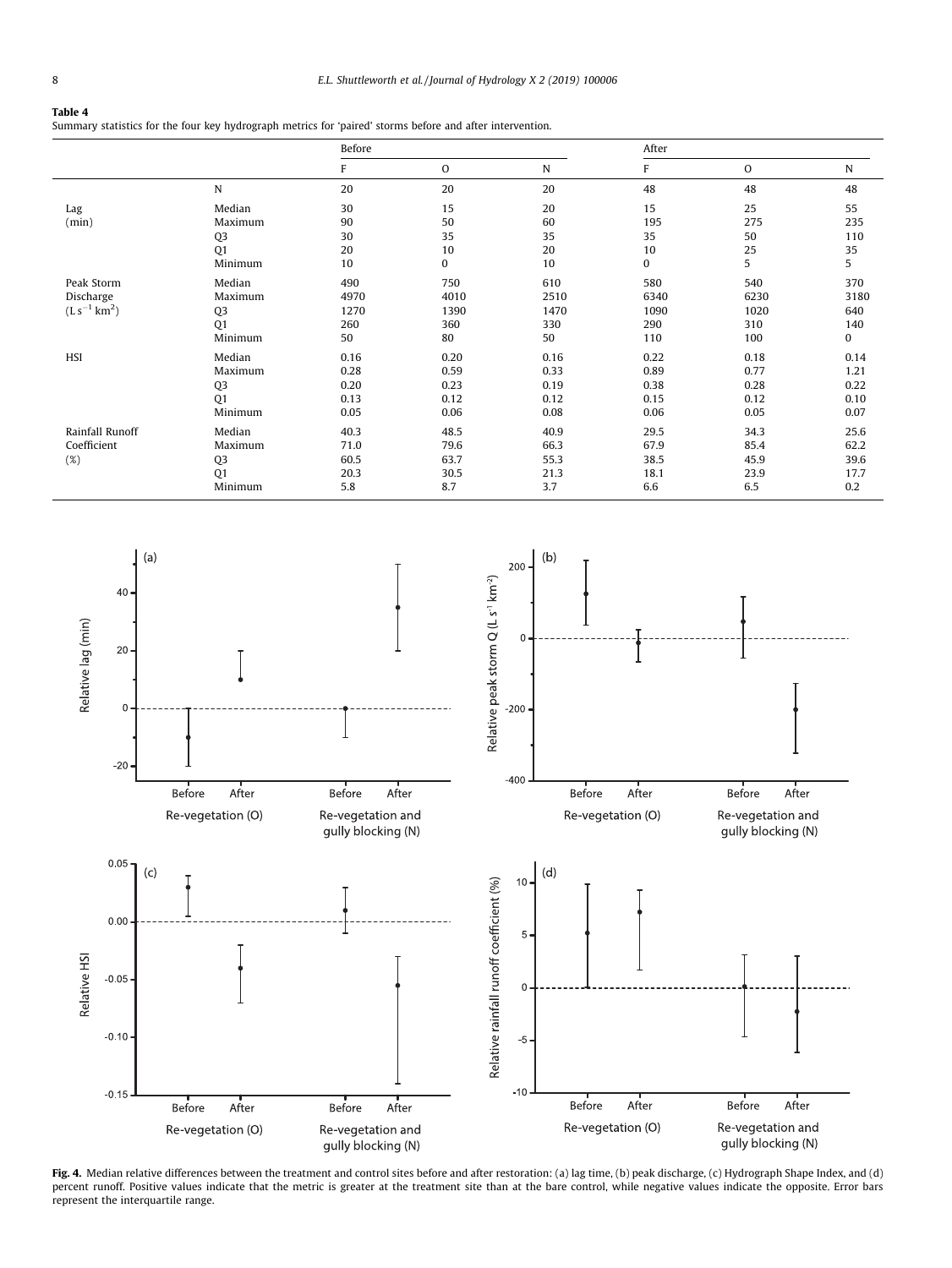During the pre-restoration period, HSI<sub>rel</sub> at site O was 0.024 ([Fig. 4](#page-7-0)c); HSI was 117% of the control site. Following restoration, HSI<sub>rel</sub> decreased to  $-0.038$ , so HSI was 80% of the control. This represents a statistically significant decrease in HSI<sub>rel</sub> of 0.062, or a 37% decrease in HSI relative to the control ( $p < 0.001$ , Mann-Whitney U). Following restoration at site N, HSI<sub>rel</sub> was 0.005; i.e. HSI was similar to the control site (107%). Following restoration, HSI<sub>rel</sub> decreased to  $-0.059$ , and HSI was 69% of the control. This represents a statistically significant decrease in HSI<sub>rel</sub> of 0.064, or a 38% decrease in HSI relative to the control ( $p < 0.001$ , Mann-Whitney U).

There was no change in  $C_{rel}$  at either site following restoration ( $p_N$  = 0.676 and  $p_O$  = 0.888, Mann-Whitney U). Before intervention, the  $C_{rel}$  at site O was 4.5% indicating that it was more productive of runoff than the control; following restoration  $C_{rel}$  increased slightly to 7.2%.  $C_{rel}$  at site N was 0.36% prior to restoration, indicating that runoff production was similar to the control site; following restoration,  $C_{rel}$  fell slightly to  $-2.3%$ . This represents shifts in  $C_{rel}$ of 2.7% and  $-2.6%$  at sites O and N respectively. However, it is clear from the graph in [Fig. 4d](#page-7-0) that post-restoration  $C_{rel}$  at both sites is well within the range of pre-restoration values, so it is unsurprising that this variation is not statistically significant.

Installing gully blocks in addition to re-vegetation as part of the restoration treatment increased lag<sub>rel</sub> by a further 10 min (i.e. lag increased by an extra 94% relative to the control), and decreased peakQ<sub>rel</sub> by an additional 112 L s<sup>-1</sup> km<sup>-2</sup> (i.e. peakQ decreased by a further 24% relative to the control). However, the gully blocks did not have any additional effect on the magnitude of change in HSI<sub>rel</sub>, which decreased by 37 and 38% at the treatment sites following restoration.

## 4.2.3. High magnitude storms

The magnitude of the effects of restoration practices were also investigated for the largest storms in the dataset (summarised in Table 5) to test if the effects of the intervention were still evident under more extreme rainfall conditions. Storm magnitudes ranged between 11 and 36 mm total precipitation before restoration, and 15 and 56 mm after intervention [\(Appendix B\)](#page-12-0). The relative differences between the treatment and control sites (treatment minus control) for each metric are shown in [Fig. 5](#page-9-0). All parameters discussed in this section are median values.

As in the main dataset, there was a statistically significant increase in lag<sub>rel</sub> at both of the treatment sites during high magni-tude storms [\(Fig. 5a](#page-9-0);  $p_0$  = 0.019 and  $p_N$  = 0.035, Mann-Whitney U). While the scale of change at site O was similar to that of the full dataset, the magnitude of change at site N was considerably less than when considering all storms. For large storms,  $\log_{rel}$  at site O increased by 25 min (109% increase in lag), similar to the main dataset where  $lag_{rel}$  increased by 20 min (106% increase in lag). However, at site N lag<sub>rel</sub> only increased by 10 min during large storms, representing a 25% increase in lag, much less than the 200% increase in lag in the full dataset. There was also a statistically significant decrease in peakQ<sub>rel</sub> at both treatment sites during large storms [\(Fig. 5b](#page-9-0)  $p_0$  = 0.019 and  $p_N$  = 0.035, Mann-Whitney U). The magnitude of change in peakQ at site O was smaller than that of the full dataset (17% versus 27%), while at site N it was similar to the main dataset (56% versus 57%).  $HSI_{rel}$  was also reduced for large storms [\(Fig. 5](#page-9-0)c) by 28% at site O and 26% at site N. This was less than when considering all storms (37% and 38%), and this shift in hydrograph shape post restoration was not statistically significant ( $p<sub>O</sub>$  = 0.075 and  $p<sub>N</sub>$  = 0.143, Mann-Whitney U). Unlike the full data set, C<sub>rel</sub> was reduced at both treatment sites during large storms following restoration [\(Fig. 5d](#page-9-0)), but these reductions were not statistically significant ( $p_0$  = 0.971 and  $p_N$  = 0.123, Mann-Whitney U).

## 5. Discussion

## 5.1. The impact of restoration on runoff generation

Restoration has had a pronounced effect on the hydrology of the peatland headwater catchments, producing marked changes in water table depth, runoff production, and storm-flow behaviour. Restoration by re-vegetation raised water tables by 35 mm after three years, 're-wetting' the treated areas, which in turn increased the incidence of overland flow relative to un-treated sites. Revegetation has also had an immediate and significant impact on storm hydrograph characteristics, increasing lag times by 106%, and decreasing peak storm discharge by 27% and HSI by 37%. Gully blocking enhances the benefits of re-vegetation, with lag times

Table 5

Summary statistics for the four key hydrograph metrics for the 10 highest magnitude storms before and after intervention.

|                                              |                                                          | Before                               |                                      |                                      | After                                |                                      |                                      |  |
|----------------------------------------------|----------------------------------------------------------|--------------------------------------|--------------------------------------|--------------------------------------|--------------------------------------|--------------------------------------|--------------------------------------|--|
|                                              |                                                          | F                                    | $\mathbf{O}$                         | N                                    | F                                    | 0                                    | N                                    |  |
| N                                            |                                                          | 10                                   | 10                                   | 10                                   | 10                                   | 10                                   | 10                                   |  |
| Lag<br>(min)                                 | Median<br>Max<br>Q <sub>3</sub><br>Q <sub>1</sub><br>Min | 25<br>90<br>30<br>20<br>10           | 10<br>50<br>20<br>10<br>0            | 20<br>60<br>27.5<br>13<br>10         | 15<br>195<br>30<br>15<br>5           | 25<br>275<br>42.5<br>25<br>5         | 30<br>235<br>35<br>18<br>5           |  |
| Peak Storm<br>Discharge<br>$(L s^{-1} km^2)$ | Median<br>Max<br>Q <sub>3</sub><br>Q <sub>1</sub><br>Min | 1130<br>4970<br>1650<br>530<br>220   | 1240<br>4010<br>1860<br>740<br>490   | 1260<br>2510<br>1490<br>760<br>410   | 1350<br>6340<br>2010<br>1000<br>150  | 1120<br>6230<br>1610<br>640<br>360   | 570<br>3180<br>1350<br>350<br>20     |  |
| HSI                                          | Median<br>Max<br>Q <sub>3</sub><br>Q <sub>1</sub><br>Min | 0.14<br>0.28<br>0.19<br>0.11<br>0.07 | 0.16<br>0.31<br>0.19<br>0.11<br>0.09 | 0.12<br>0.33<br>0.17<br>0.11<br>0.08 | 0.19<br>0.89<br>0.30<br>0.12<br>0.06 | 0.17<br>0.44<br>0.31<br>0.11<br>0.05 | 0.17<br>0.56<br>0.30<br>0.10<br>0.07 |  |
| Rainfall Runoff<br>Coefficient<br>(%)        | Median<br>Max<br>Q <sub>3</sub><br>Q <sub>1</sub><br>Min | 52.2<br>71.0<br>61.1<br>39.1<br>12.6 | 57.5<br>69.7<br>63.7<br>41.2<br>34.8 | 50.6<br>66.3<br>63.4<br>45.5<br>27.0 | 43.6<br>67.9<br>52.1<br>14.3<br>6.8  | 44.3<br>81.8<br>56.8<br>28.3<br>6.5  | 29.9<br>62.2<br>50.4<br>12.8<br>0.3  |  |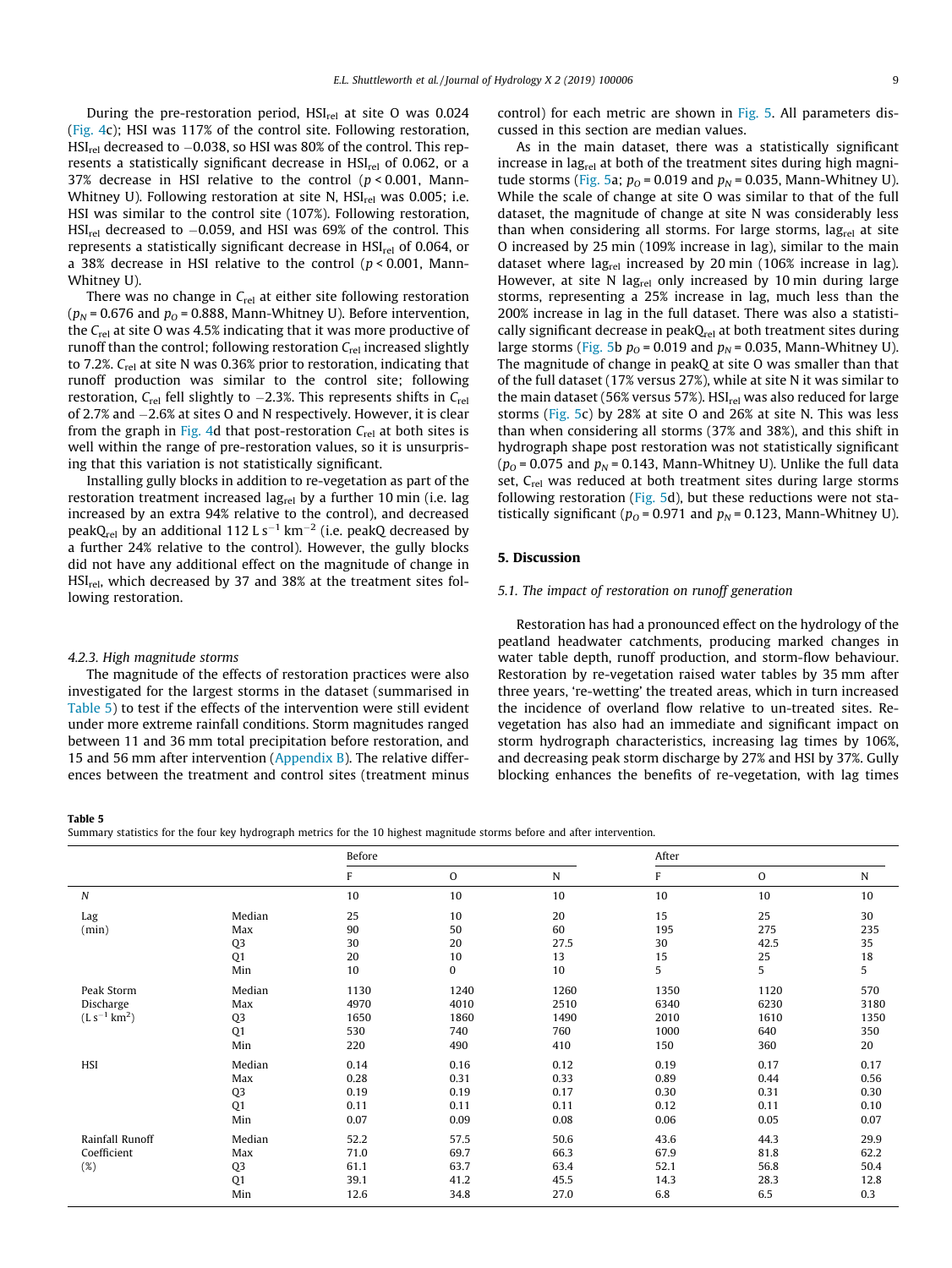<span id="page-9-0"></span>

Fig. 5. Median relative differences between the treatment and control sites for the largest 10 storms before and after restoration: (a) lag time, (b) peak discharge, (c) Hydrograph Shape Index, and (d) percent runoff. Positive values indicate that the metric is greater at the treatment site than at the bare control, while negative values indicate the opposite. Error bars represent the interquartile range.

increased by a further 94%, and peak storm discharge reduced by an additional 24% relative to the control. However, gully blocking does not appear to alter the 'flashiness' of stormflow, as HSI was reduced by a similar proportion at both of the treatment sites. Neither of the treatments have had any impact on the proportion of storm event rainfall that becomes storm discharge (C). The changes to hydrograph behaviour post-restoration are still evident during large storms (Fig. 5), albeit to a lesser extent for some parameters, indicating that the changes in runoff delivery are maintained in high magnitude events. The observed hydrological impacts of restoration in peatland headwaters therefore have the potential to alter downstream stormflow behaviour and reduce flood risk.

We acknowledge that our results are based on a limited number of sites, and that replicating our experiments at different locations would strengthen our findings. However, our data corresponds with findings from observational and modelling studies, providing confidence that our results are more generally valid. For example, [Grayson et al. \(2010\)](#page-12-0) observed c.20% reductions in peak discharge due to natural revegetation in a blanket peatland in the North Pennines. [Gao et al. \(2016\)](#page-12-0) modelled the impacts of vegetation cover on riparian strips on peatland stormflow in blanket peatlands in England and Wales, using comparable rainfall intensities to those observed in our study, and found that bare riparian zones increased peak flow by up to 20%, while Sphagnum-covered ground reduced peak flow by up to 13%. Similarly, [Pan and Shangguan](#page-13-0) [\(2006\)](#page-13-0) observed 14–25% reductions in runoff by adding grass to bare soil in a plot study of loessial loam in Yangling, China.

5.2. Process controls – What might be causing these changes in runoff generation?

## 5.2.1. Water tables and overland flow

Re-vegetation has raised water table depth and increased incidence of overland flow over a relatively short period (c.3 years), but not yet to levels comparable with intact peatlands (c.f. [Evans](#page-12-0) [et al., 1999; Holden et al., 2006](#page-12-0)). Water table recovery has been widely documented in peatlands where artificial drains have been blocked (e.g. [Shantz and Price, 2006; Wilson et al., 2010;](#page-13-0) [Haapalehto et al., 2011; Holden et al., 2011; Menberu et al.,](#page-13-0) [2016\)](#page-13-0). However, the present study provides the first example of re-vegetation alone improving water table condition in blanket peatlands.

Water table rises under re-vegetation could be driven by a range of potential mechanisms. The insulating properties of newly established vegetation cover may reduce evaporative losses (cf. [Grayson et al., 2010\)](#page-12-0). [Price et al. \(1998\)](#page-13-0) found that net radiation and soil heat flux were greater over bare peat when compared to mulched surfaces, attributing this to the mulch's higher albedo,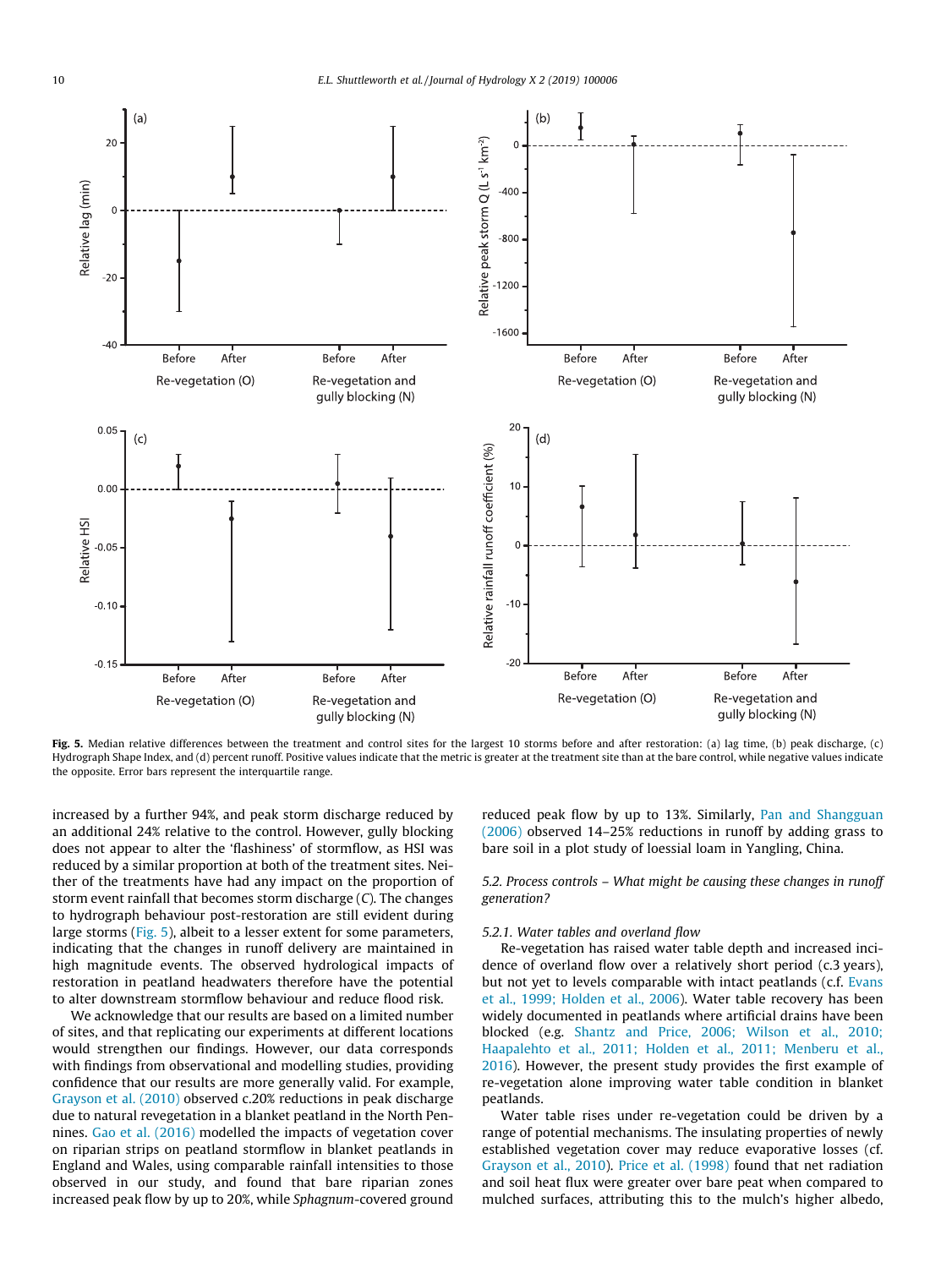so the change from dark bare peat to higher albedo re-vegetated surfaces is likely having a similar effect. Alternatively, root penetration may increase infiltration or vegetation may increase microtopographic storage. There may also have been structural changes in the peat matrix over time, reducing hydrophobicity and increasing the peat's ability to retain water. Investigations of the peat matrix combined with analyses of net radiation and evapotranspiration data are needed to distinguish between these hypotheses.

Incidences of overland flow increased following re-vegetation. [Holden and Burt \(2003\)](#page-12-0) show that saturation-excess overland flow is the dominated runoff mechanism in an intact peatland in the Northern Pennines, and work by [Evans et al. \(1999\)](#page-12-0) suggests that this is linked to the reactive nature of peatland water tables to precipitation. Increased overland flow is therefore consistent with the declines in depth to water table discussed above. However, revegetation has not restored runoff conditions to those of the intact site reported in [Holden and Burt \(2003\),](#page-12-0) suggesting that incomplete water table recovery (constrained by the fact that topography is not returned to pre-erosion form by the restoration; [Holden](#page-12-0) [et al., 2006\)](#page-12-0) limits runoff recovery.

Despite the observed increase in overland flow and apparent reduced storage capacity due to rising water tables, percentage runoff values have not changed following restoration, indicating that there is no significant change in catchment storage during storm events. Peatlands characteristically have low specific yields ([Price, 1996\)](#page-13-0), so that the change in storage associated with small changes in water table in this instance appears to be within measurement noise.

#### 5.2.2. Hydrograph response

The runoff coefficient shows no change following re-vegetation implying that hillslope storage is not altered. Despite there being no change in long term storage, the rate of delivery of runoff has been reduced, as illustrated by increased lag times and attenuated hydrograph shapes. [Grayson et al. \(2010\)](#page-12-0) observed similar changes in hydrograph behaviour at a naturally revegetated peatland site in the North Pennines. This is likely due to increased surface roughness provided by the newly established vegetation (cf. [Holden](#page-12-0) [et al., 2008; Pan and Shangguan, 2006](#page-12-0)).

Gully blocking enhances the impacts of re-vegetation on peak discharge and lag time, but there was no significant change in runoff coefficient in the blocked catchment, indicating that there has been no gain in storage through ponding behind gully blocks (cf. [Evans et al., 2005\)](#page-12-0). This is perhaps surprising but indicates that the additional changes in stormflow hydrographs associated with the gully blocking in this study are driven by the introduction of large scale roughness elements to the channel. It should be noted that this does not mean that gully blocking lacks the potential to increase catchment storage. The findings presented here are based on a single catchment with a particular arrangement of blocks, and the optimal approaches to block design and spacing are yet to be determined. Adjusting the number of blocks, and their spacing and design has the potential to further attenuate stormflow and increase catchment storage [\(Milledge et al., 2015](#page-13-0)). The trajectory of hydrograph response in gullied systems will also require evaluation, given the relatively short time period represented in the current analysis and the potential for longer-term effects associated with gully infilling and revegetation. Comparison with hydrological data emerging from other gully blocked peat systems, such as the high-elevation peats of the Tibetan Plateau ([Zhang et al.,](#page-13-0) [2012, 2016\)](#page-13-0), will be instructive.

## 5.3. Wider implications

The data we present, provide the first controlled catchment scale experimental evidence that hydraulic roughness controlled by vegetation cover drives the rainfall-runoff response in blanket peatlands (cf [Grayson et al., 2010\)](#page-12-0). The establishment of the nurse crop has had an immediate (i.e. within one growing season) impact on stormflow characteristics with no further trends in the subsequent years [\(Fig. 3\)](#page-6-0). However, based on the work of [Holden et al.](#page-12-0) [\(2008\)](#page-12-0), it is reasonable to assume that surface roughness and hence the rainfall-runoff response will be further modified over longer time scales as the vegetation matures and natural blanket bog species return. The fact that the roughness effect dominates runoff (as opposed to storage) means that it persists in high magnitude storm events ([Fig. 5](#page-9-0)). This is an important finding in terms of NFM, especially in headwater catchments where overland flow and flow depths are relatively shallow.

#### 5.3.1. Restoration and land management

These findings have implications beyond simply re-vegetating areas of bare peat. Sphagnum is regarded as a 'keystone' species in peatlands ([Rochefort, 2000; Gorham and Rochefort, 2003](#page-13-0)) due to its role in bog building and maintaining high water tables and acidic conditions, and its reintroduction is becoming a priority in blanket peat restoration initiatives. In plot experiments [Holden](#page-12-0) [et al. \(2008\)](#page-12-0) demonstrated that Sphagnum had the greatest impact on slowing overland flow velocities (only c.10% that of bare ground), so widespread reintroduction has the potential to make a major contribution to NFM, especially if strategically targeted in riparian zones ([Gao et al., 2016](#page-12-0)). Similarly, other land management practices which alter vegetation cover, such as the creation of clough woodland, grazing ([Anderson and Radford, 1994](#page-12-0)), and prescribed burning [\(Clay et al., 2009; Holden et al., 2015\)](#page-12-0) may also impact downstream flood risk through surface roughness effects. Further work is needed to better quantify the effects of different land-covers and -uses at the catchment scale.

This study highlights the importance of identifying suitable control sites to underpin the results of short term (less than decadal duration) catchment studies. The use of appropriate control has removed substantial amounts of 'noise' in the data resulting from inter-annual variation in synoptic hydrometeorology. Without the control site, we may have incorrectly deduced a storage effect, as the raw data showed a reduction in C at the treatment sites post-restoration ([Table 4\)](#page-7-0); however, this is not the case when C is considered relative to the control [\(Fig. 4](#page-7-0)). Similarly, we observed lower incidence of overland flow in the treatment catchments post-restoration ([Table 2](#page-4-0)), but a substantial increase in overland flow relative to the control catchment ([Fig. 2](#page-5-0)). By assessing deviations from the control, we have been able to detect the magnitude of the effect of restoration, independent of synoptic conditions. The control component of the BACI design is therefore critical when assessing the impact of ecosystem restoration, to avoid misleading results and to understand the processes driving post-intervention change. This is especially important when considering the policy relevance of environmental science research [\(Bilotta et al., 2014,](#page-12-0) [2015](#page-12-0)), and should be considered an essential element of restoration monitoring.

#### 5.3.2. Downstream flood risk

The significant post-restoration changes in hydrology observed in this study will reduce flood risk at the headwater scale. These headwater effects will propagate downstream, with the potential to reduce flood risk substantially at the wider catchment scale. Reduction in downstream flood risk will depend on two important scale factors. Firstly, the scale of restoration relative to the size of the catchment [\(Milledge et al., 2015](#page-13-0)), and the position of restoration works in the landscape ([Gao et al., 2016](#page-12-0)). Secondly, the nature of catchment and sub-catchment geography and associated hydrograph synchronisation effects contributes to the wider catchment hydrograph [\(Pattison et al., 2014; Metcalfe et al., 2018](#page-13-0)). This is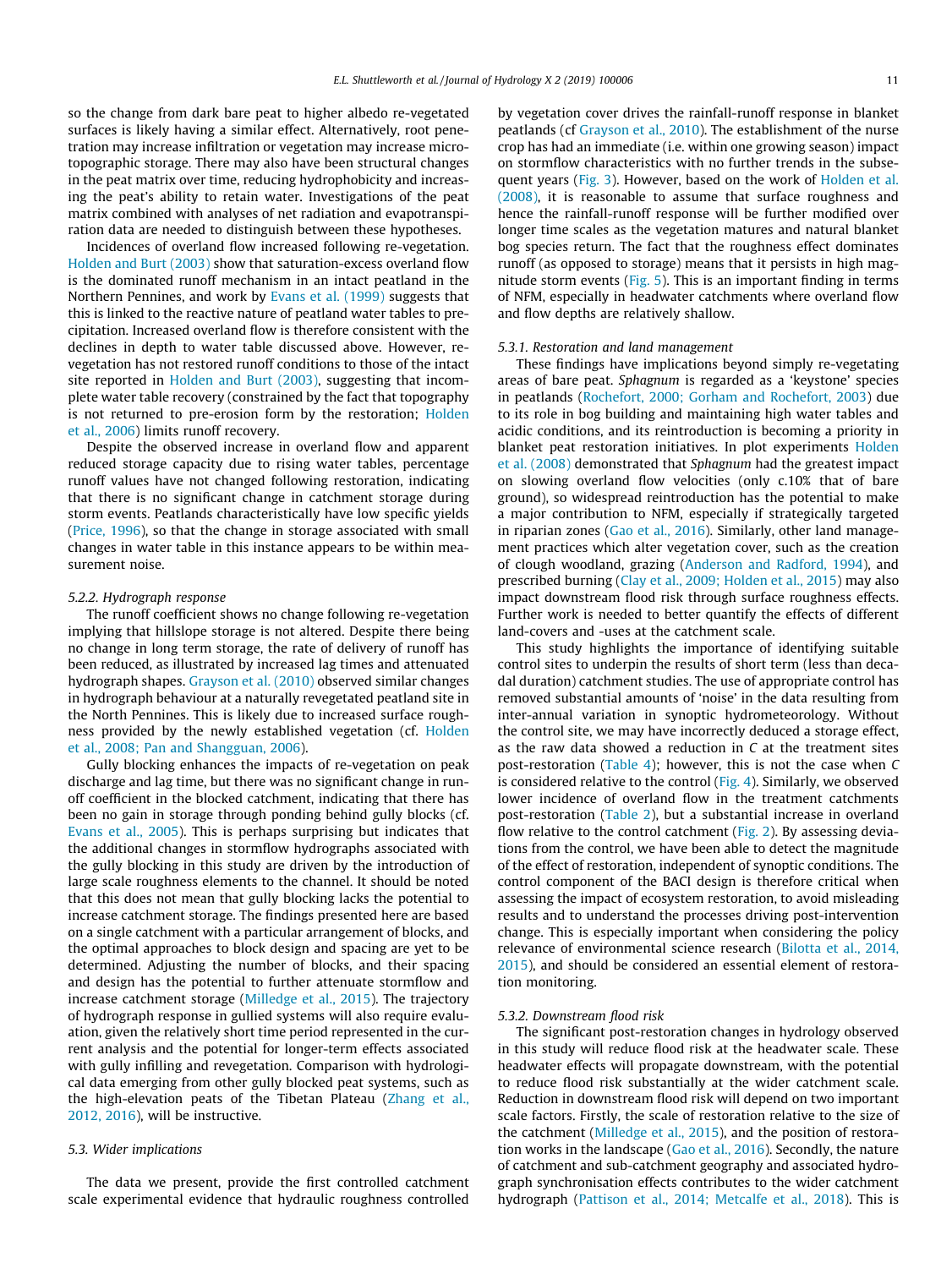<span id="page-11-0"></span>an important consideration. For example, [Nutt and Perfect \(2011\)](#page-13-0) present evidence that a moorland improvement scheme designed to delay runoff in the Allen Water (Scotland) may have partially synchronised sub-catchment peak flows and so increased downstream flood risk. Conversely, similar planned moorland improvement to a different sub-catchment were shown to help desynchronise the runoff from this sub-catchment and decrease flood risk [\(Nutt and Perfect, 2011\)](#page-13-0). We note that restored blanket peats are located typically at the extreme upper end of drainage and catchment networks, so in this context an increase in stormflow travel times from these systems would generally be expected to reduce peak flows downstream.

The use of monitoring approaches to evaluate these scale effects, and to quantify the benefits of restoration on downstream flood risk reduction, is problematic. This is due to multiple influences on flow regimes in wider catchments and confounding factors, making it difficult to isolate the effects of restoration within empirical storm-flow datasets [\(Dadson et al., 2017](#page-12-0)). It is also extremely difficult to identify suitable control systems at the large catchment scale. However, the benefits of restoration effects on flood risk reduction at larger catchment scales can be quantified using hydrological models (e.g. [Lane and Milledge, 2012](#page-13-0)). The results of the current study provide the basis for realistic and robust hydrological modelling of downstream flood risk change. The study has quantified changes in lag times and peak flows from headwaters associated with restoration, and has demonstrated the hydrological processes that underlie these effects. These two factors permit appropriate model formulation and calibration (e.g. [Milledge et al., 2015\)](#page-13-0), but further catchment scale studies are required to better inform modelling assessments.

## 6. Conclusion

This study has adopted a paired catchment approach within a BACI design to demonstrate that re-vegetation of bare peat and gully blocking reduces rates of hillslope runoff from blanket peatland. Water tables have become shallower and the incidence of overland flow has increased, but this has not significantly affected the volume of storm runoff produced. Peak discharges are reduced and lag times are increased, despite there being no overall change in catchment storage. This is consistent with reduced hillslope run-

## Appendix A

off velocities due to increases in surface roughness provided by the newly established vegetation and gully blocks.

Modifications in peatland vegetation cover and drainage, whether deliberate or as a consequence of changing land use and management regimes, will have consequences in terms of downstream flood risk. The significant magnitude of the changes detailed in this study demonstrates that there is a clear and convincing evidence base to develop the role of peatland restoration techniques within the NFM framework. Operationalising these findings will require upscaling of the evidence from this study, but the empirical data presented here, and the finding that runoff delivery rather than storage is key, provides a basis for modelling the potential impacts at larger scales.

Until now, investment in peatland restoration has been justified by reference to enhanced biodiversity and to the role of peatlands in carbon storage. Our findings suggest that these large-scale modifications of upland landscapes may also play a role in protecting communities from flooding, adding to the multiple beneficial ecosystem services these peatlands provide.

## Conflict of interest

There are no conflicts of interest.

## Acknowledgements

This work represents a contribution from the 'Making Space for Water' project funded by DEFRA's Multi-Objective Flood Management Demonstration Scheme, with additional funding from the Environment Agency. We are extremely grateful to Fiona Draisey and the Peak District National Park Rangers for the extensive field data collection, without which the analysis of water tables and overland flow would not have been possible. Thanks also go to: John Moore for field kit design and manufacture; Karen Eynon and Clare Brown for support in setting up the project; John Gorham, Jane Mellor, Rebecca Richards and Andrew Stimson for field support and data collection; and Clive Agnew, Gareth Clay, James Rothwell, and Claire Goulsbra for helpful discussions. We also thank the two anonymous reviewers and the journal editorial team for their constructive comments which improved the quality of the paper.

|                        |                | $2010 - 11$ |              |      | 2012     |          |       | 2013 |      |          | 2014 |          |      |
|------------------------|----------------|-------------|--------------|------|----------|----------|-------|------|------|----------|------|----------|------|
|                        |                | F           | $\mathbf{O}$ | N    | F        | $\Omega$ | N     | F    | O    | N        | F    | $\Omega$ | N    |
|                        | N              | 34          | 45           | 44   | 36       | 42       | 46    | 45   | 53   | 42       | 37   | 47       | 35   |
| Lag                    | Median         | 30          | 20           | 20   | 15       | 45       | 75    | 15   | 35   | 80       | 25   | 45       | 75   |
| (min)                  | Maximum        | 120         | 120          | 90   | 75       | 205      | 330   | 215  | 315  | 355      | 195  | 275      | 235  |
|                        | Q <sub>3</sub> | 32.5        | 30           | 40   | 25       | 76.25    | 133.8 | 30   | 75   | 157.5    | 45   | 75       | 125  |
|                        | Q <sub>1</sub> | 20          | 10           | 20   | 15       | 25       | 39    | 5    | 25   | 15       | 15   | 25       | 35   |
|                        | Minimum        | 10          | $\mathbf{0}$ | 10   | $\Omega$ | 10       | 5     | 5    | 5    | $-5$     | 5    | 5        | 15   |
| Peak Storm             | Median         | 400         | 710          | 420  | 430      | 310      | 300   | 410  | 280  | 210      | 410  | 360      | 350  |
| Discharge              | Maximum        | 4970        | 4010         | 2510 | 3170     | 3080     | 2930  | 6340 | 6230 | 3180     | 3160 | 1720     | 1440 |
| $km2$ )<br>$(Ls^{-1})$ | Q <sub>3</sub> | 1190        | 1440         | 1290 | 1000     | 500      | 570   | 810  | 530  | 370      | 910  | 710      | 540  |
|                        | Q <sub>1</sub> | 200         | 260          | 220  | 220      | 190      | 180   | 200  | 120  | 20       | 220  | 240      | 120  |
|                        | Minimum        | 50          | 30           | 50   | 50       | 70       | 10    | 60   | 40   | $\Omega$ | 60   | 10       | 10   |
| <b>HSI</b>             | Median         | 0.14        | 0.59         | 0.17 | 0.27     | 0.14     | 0.11  | 0.20 | 0.16 | 0.13     | 0.23 | 0.15     | 0.12 |
|                        | Maximum        | 0.36        | 0.68         | 0.59 | 0.98     | 0.77     | 0.36  | 0.89 | 0.49 | 1.71     | 0.83 | 0.55     | 0.71 |
|                        | Q <sub>3</sub> | 0.20        | 0.26         | 0.27 | 0.46     | 0.21     | 0.14  | 0.32 | 0.24 | 0.32     | 0.41 | 0.23     | 0.17 |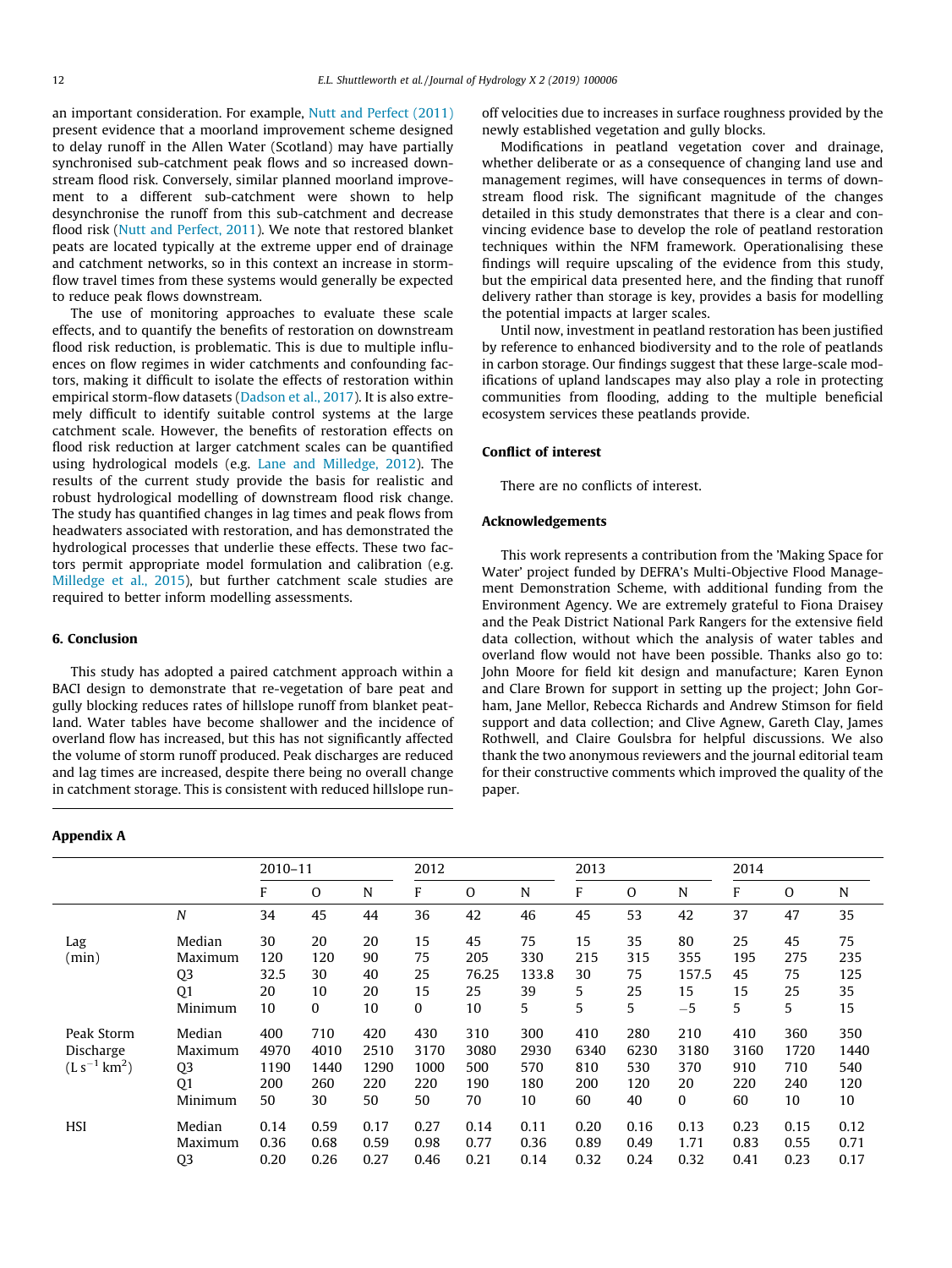## **ARTICLE IN PRESS**

## E.L. Shuttleworth et al. / Journal of Hydrology  $X$  2 (2019) 100006 13

#### <span id="page-12-0"></span>Appendix A (continued)

|                                       |                                          | 2010-11                             |                                     |                                     | 2012                                |                                     | 2013                                |                                     |                                     | 2014                                |                                     |                                      |                                     |
|---------------------------------------|------------------------------------------|-------------------------------------|-------------------------------------|-------------------------------------|-------------------------------------|-------------------------------------|-------------------------------------|-------------------------------------|-------------------------------------|-------------------------------------|-------------------------------------|--------------------------------------|-------------------------------------|
|                                       |                                          | F                                   | $\Omega$                            | N                                   | Е                                   | O                                   | N                                   | F                                   | 0                                   | N                                   | F                                   | 0                                    | N                                   |
|                                       | Q <sub>1</sub><br>Minimum                | 0.11<br>0.05                        | 0.21<br>0.12                        | 0.12<br>0.07                        | 0.18<br>0.09                        | 0.10<br>0.06                        | 0.09<br>0.04                        | 0.13<br>0.06                        | 0.10<br>0.05                        | 0.10<br>0.06                        | 0.17<br>0.10                        | 0.09<br>0.04                         | 0.08<br>0.05                        |
| Rainfall Runoff<br>Coefficient<br>(%) | Median<br>Maximum<br>Q3<br>Q1<br>Minimum | 32.1<br>71.0<br>50.1<br>16.6<br>5.5 | 38.9<br>86.5<br>57.5<br>20.1<br>4.5 | 32.0<br>66.3<br>51.9<br>18.2<br>3.2 | 22.5<br>52.3<br>31.6<br>13.4<br>4.2 | 29.0<br>58.8<br>39.2<br>19.2<br>8.2 | 31.6<br>72.2<br>45.7<br>22.6<br>0.4 | 26.8<br>67.9<br>40.6<br>13.3<br>3.3 | 28.8<br>63.3<br>41.4<br>16.8<br>2.8 | 20.2<br>124.3<br>33.6<br>0.6<br>0.0 | 22.9<br>59.1<br>33.6<br>14.9<br>3.4 | 35.5<br>106.9<br>48.0<br>22.7<br>0.5 | 29.8<br>61.9<br>46.4<br>15.8<br>0.1 |

## Appendix B

|                                                      |                                          | <b>Before</b>                          | After                                   |
|------------------------------------------------------|------------------------------------------|----------------------------------------|-----------------------------------------|
| N                                                    |                                          | 10                                     | 10                                      |
| <b>Total Precipitation</b><br>(mm)                   | Median<br>Maximum<br>Q3<br>O1<br>Minimum | 13.3<br>35.9<br>20.9<br>12.7<br>11.0   | 19.7<br>55.7<br>23.3<br>16.4<br>15.3    |
| Maximum<br>Precipitation<br>Intensity (mm $h^{-1}$ ) | Median<br>Maximum<br>O3<br>01<br>Minimum | 10.02<br>18.96<br>14.1<br>6.84<br>6.12 | 15.3<br>53.88<br>18.96<br>10.38<br>4.92 |

#### References

- [Acreman, M., Holden, J., 2013. How wetlands affect floods. Wetlands 33 \(5\), 773–](http://refhub.elsevier.com/S2589-9155(18)30006-3/h0005) [786.](http://refhub.elsevier.com/S2589-9155(18)30006-3/h0005)
- Allott, T.E., Evans, M.G., Lindsay, J.L., Agnew, C.T., Freer, J.E., Jones, A., Parnell, M. 2009. Water tables in Peak District blanket peatlands. Moors for the Future Report no. 17, Moors for the Future, Edale.
- [Anderson, P., Radford, E., 1994. Changes in vegetation following reduction in](http://refhub.elsevier.com/S2589-9155(18)30006-3/h0015) [grazing pressure on the National Trust's Kinder Estate, Peak District, Derbyshire,](http://refhub.elsevier.com/S2589-9155(18)30006-3/h0015) [England. Biol. Conserv. 69 \(1\), 55–63.](http://refhub.elsevier.com/S2589-9155(18)30006-3/h0015)
- [Anderson, P., Buckler, M., Walker, J., 2009. Moorland restoration: potential and](http://refhub.elsevier.com/S2589-9155(18)30006-3/h0020) [progress. In: Bonn, A., Allott, T., Hubacek, K., Stewart, J. \(Eds.\), Drivers of change](http://refhub.elsevier.com/S2589-9155(18)30006-3/h0020) [in upland environments. Routledge, Abington and New York, pp. 432–447](http://refhub.elsevier.com/S2589-9155(18)30006-3/h0020).
- [Armstrong, A., Holden, J., Kay, P., Francis, B., Foulger, M., Gledhill, S., McDonald, A.,](http://refhub.elsevier.com/S2589-9155(18)30006-3/h0025) [Walker, A., 2010. The impact of peatland drain-blocking on dissolved organic](http://refhub.elsevier.com/S2589-9155(18)30006-3/h0025) [carbon loss and discolouration of water: results from a national survey. J.](http://refhub.elsevier.com/S2589-9155(18)30006-3/h0025) [Hydrol. 381 \(1–2\), 112–120](http://refhub.elsevier.com/S2589-9155(18)30006-3/h0025).
- Bain, C.G., Bonn, A., Stoneman, R., Chapman, S., Coupar, A., Evans, M., Geary, B., Howat, M., Joosten, H., Keenleyside, C., Labadz, J., Lindsay, R., Littlewood, N., Lunt, P., Miller, C.J., Moxey, A., Orr, H., Reed, M., Smith, P., Swales, V., Thompson, D.B.A., Thompson, P.S., Van de Noort, R., Wilson, J.D., Worrall, F. 2011. IUCN UK Commission of Inquiry on Peatlands. IUCN UK Peatland Programme, Edinburgh.
- [Baird, A.J., Beckwith, C.W., Heathwaite, A.L., 1997. Water movement in undamaged](http://refhub.elsevier.com/S2589-9155(18)30006-3/h0035) [blanket peats. In: Tallis, J.H., Meade, R., Hulme, P. \(Eds.\), Blanket Mire](http://refhub.elsevier.com/S2589-9155(18)30006-3/h0035) [Degradation: Causes, Consequences and Challenges. British Ecological Society,](http://refhub.elsevier.com/S2589-9155(18)30006-3/h0035) [Aberdeen, pp. 128–139](http://refhub.elsevier.com/S2589-9155(18)30006-3/h0035).
- [Bilotta, G.S., Milner, A.M., Boyd, I.L., 2015. How to increase the potential policy](http://refhub.elsevier.com/S2589-9155(18)30006-3/h0040) [impact of environmental science research. Environ. Sci. Eur. 27 \(1\), 9.](http://refhub.elsevier.com/S2589-9155(18)30006-3/h0040)
- [Bilotta, G.S., Milner, A.M., Boyd, I.L., 2014. Quality assessment tools for evidence](http://refhub.elsevier.com/S2589-9155(18)30006-3/h0045) [from environmental science. Environ. Evidence 3 \(1\), 14.](http://refhub.elsevier.com/S2589-9155(18)30006-3/h0045)
- Buckler, M., Proctor, S., Walker, J.S., Wittram, B., Straton, P., Maskill, R.M., 2013. Moors for the Future Partnerships restoration methods for restoring bare peat in the South Pennines SAC: evidence-based recommendations Moors for the Future Partnership, Edale, 64pp. Available from [http://www.moorsforthefuture.](http://www.moorsforthefuture.org.uk/research-publications) [org.uk/research-publications](http://www.moorsforthefuture.org.uk/research-publications). Last accessed 18 July 2017.
- [Bonn, A., Allott, T.E.H., Hubacek, K., Stewart, J., 2009. Drivers of Environmental](http://refhub.elsevier.com/S2589-9155(18)30006-3/h0055) [Change in Uplands. Routledge, Abingdon, Oxon.](http://refhub.elsevier.com/S2589-9155(18)30006-3/h0055)
- [Burke, W., 1975. Aspects of the hydrology of blanket peat in Ireland. In: IAHS](http://refhub.elsevier.com/S2589-9155(18)30006-3/h0060) [Studies and Reports in Hydrology. UNESCO Press, Paris, pp. 171–182.](http://refhub.elsevier.com/S2589-9155(18)30006-3/h0060)
- [Clark, J.M., Gallego-Sala, A.V., Allott, T.E.H., Chapman, S.J., Farewell, T., Freeman, C.,](http://refhub.elsevier.com/S2589-9155(18)30006-3/h0065) [House, J.I., Orr, H.G., Prentice, I.C., Smith, P., 2010. Assessing the vulnerability of](http://refhub.elsevier.com/S2589-9155(18)30006-3/h0065) [blanket peat to climate change using an ensemble of statistical bioclimatic](http://refhub.elsevier.com/S2589-9155(18)30006-3/h0065) [envelope models. Clim. Res. 45 \(1\), 131–U462.](http://refhub.elsevier.com/S2589-9155(18)30006-3/h0065)
- Clay, G.D., Evans, M.G., 2017. Ten-year meteorological record for an upland research catchment, near the summit of Snake Pass in the Peak District, UK. Weather. 72 (8), 242–249.
- [Clay, G.D., Worrall, F., Clark, E., Fraser, E.D., 2009. Hydrological responses to](http://refhub.elsevier.com/S2589-9155(18)30006-3/h0075) [managed burning and grazing in an upland blanket bog. J. Hydrol. 376 \(3\), 486–](http://refhub.elsevier.com/S2589-9155(18)30006-3/h0075) [495.](http://refhub.elsevier.com/S2589-9155(18)30006-3/h0075)
- [Cole, B., McMorrow, J., Evans, M.G., 2014. Empirical modelling of vegetation](http://refhub.elsevier.com/S2589-9155(18)30006-3/h0080) [abundance from airborne hyperspectral data for upland peatland restoration](http://refhub.elsevier.com/S2589-9155(18)30006-3/h0080) [monitoring. Remote Sens. 6, 716–739.](http://refhub.elsevier.com/S2589-9155(18)30006-3/h0080)
- [Colegrave, N., Ruxton, G.D., 2018. Using biological insight and pragmatism when](http://refhub.elsevier.com/S2589-9155(18)30006-3/h0085) [thinking about pseudoreplication. Trends Ecol. Evol. 33 \(1\), 28–35.](http://refhub.elsevier.com/S2589-9155(18)30006-3/h0085)
- [Dadson, S.J., Hall, J.W., Murgatroyd, A., Acreman, M., Bates, P., Beven, K., Heathwaite,](http://refhub.elsevier.com/S2589-9155(18)30006-3/h0090) [L., Holden, J., Holman, I.P., Lane, S.N., O'Connell, E., 2017. A restatement of the](http://refhub.elsevier.com/S2589-9155(18)30006-3/h0090) [natural science evidence concerning catchment-based 'natural'flood](http://refhub.elsevier.com/S2589-9155(18)30006-3/h0090) [management in the UK. Proc. R. Soc. A 473 \(2199\).](http://refhub.elsevier.com/S2589-9155(18)30006-3/h0090)
- [Daniels, S.M., Agnew, C.T., Allott, T.E.H., Evans, M.G., 2008. Water table variability](http://refhub.elsevier.com/S2589-9155(18)30006-3/h0095) [and runoff generation in an eroded peatland, South Pennines, UK. J. Hydrol. 361,](http://refhub.elsevier.com/S2589-9155(18)30006-3/h0095) [214–226](http://refhub.elsevier.com/S2589-9155(18)30006-3/h0095).
- [Davies, G.M., Gray, A., 2015. Don't let spurious accusations of pseudoreplication](http://refhub.elsevier.com/S2589-9155(18)30006-3/h0100) [limit our ability to learn from natural experiments \(and other messy kinds of](http://refhub.elsevier.com/S2589-9155(18)30006-3/h0100) [ecological monitoring\). Ecol. Evol. 5 \(22\), 5295–5304.](http://refhub.elsevier.com/S2589-9155(18)30006-3/h0100)
- [Dixon, S., Qassim, S., Rowson, J., Worrall, F., Evans, M., Boothroyd, I., Bonn, A., 2013.](http://refhub.elsevier.com/S2589-9155(18)30006-3/h0105) [Restoration effects on water table depths and CO2 fluxes from climatically](http://refhub.elsevier.com/S2589-9155(18)30006-3/h0105) [marginal blanket bog. Biogeochemistry, 1–18](http://refhub.elsevier.com/S2589-9155(18)30006-3/h0105).
- [Eggelsmann, R., Heathwaite, A.L., Gross-Brauckmann, G., Kuster, E., Naucke, W.,](http://refhub.elsevier.com/S2589-9155(18)30006-3/h0110) [Schich, M., Schweikle, V., 1993. Physical processes and properties of mires. In:](http://refhub.elsevier.com/S2589-9155(18)30006-3/h0110) [Heathwaite, A.L., Gottlich, K.H. \(Eds.\), Mires, Process, Exploration and](http://refhub.elsevier.com/S2589-9155(18)30006-3/h0110) [Conservation. John Wiley and Sons, Chichester, pp. 172–262](http://refhub.elsevier.com/S2589-9155(18)30006-3/h0110).
- [Ellis, C.J., Tallis, J.H., 2001. Climatic control of peat erosion in a North Wales blanket](http://refhub.elsevier.com/S2589-9155(18)30006-3/h0115) [mire. New Phytol. 152, 313–324](http://refhub.elsevier.com/S2589-9155(18)30006-3/h0115).
- Evans, M.G., Allott, T.E.H., Holden, J., Flitcroft, C., Bonn, A. (eds) (2005) Understanding gully blocking in deep peat. Moors for the Future Report No. 4, Edale. Available from [http://www.moorsforthefuture.org.uk/research](http://www.moorsforthefuture.org.uk/research-publications)[publications.](http://www.moorsforthefuture.org.uk/research-publications) Last accessed 18 July 2017.
- [Evans, M.G., Warburton, J., 2007. Geomorphology of Upland Peat. Blackwell, Oxford,](http://refhub.elsevier.com/S2589-9155(18)30006-3/h0125) [p. 262](http://refhub.elsevier.com/S2589-9155(18)30006-3/h0125).
- [Evans, M.G., Burt, T.P., Holden, J., Adamson, J.K., 1999. Runoff generation and water](http://refhub.elsevier.com/S2589-9155(18)30006-3/h0130) [table fluctuations in blanket peat: evidence from UK data spanning the dry](http://refhub.elsevier.com/S2589-9155(18)30006-3/h0130) [summer of 1995. J. Hydrol. 221 \(3–4\), 141–160.](http://refhub.elsevier.com/S2589-9155(18)30006-3/h0130)
- [Evans, M., Lindsay, J., 2010. High resolution quantification of gully erosion](http://refhub.elsevier.com/S2589-9155(18)30006-3/h0135) [in upland peatlands at the landscape scale. Earth Surf. Process. Landf. 35,](http://refhub.elsevier.com/S2589-9155(18)30006-3/h0135) [876–886](http://refhub.elsevier.com/S2589-9155(18)30006-3/h0135).
- [Gao, J., Holden, J., Kirkby, M.J., 2016. The impact of land-cover change on flood peaks](http://refhub.elsevier.com/S2589-9155(18)30006-3/h0140) [in peatland basins. Water Resour. Res. 52, 3477–3492.](http://refhub.elsevier.com/S2589-9155(18)30006-3/h0140)
- [Garnett, M., Adamson, J., 1997. Blanket mire monitoring and research at Moor](http://refhub.elsevier.com/S2589-9155(18)30006-3/h0145) [House National Nature Reserve. In: Tallis, J., Meade, R., Hulme, P. \(Eds.\), Blanket](http://refhub.elsevier.com/S2589-9155(18)30006-3/h0145) [mire degradation causes, consequences and challenges. British Ecological](http://refhub.elsevier.com/S2589-9155(18)30006-3/h0145)
- [Society, Aberdeen, pp. 116–117](http://refhub.elsevier.com/S2589-9155(18)30006-3/h0145). [Gorham, E., Rochefort, L., 2003. Peatland restoration: a brief assessment with](http://refhub.elsevier.com/S2589-9155(18)30006-3/h0150) [special reference to Sphagnum bogs. Wetlands Ecol. Manage. 11 \(1–2\), 109–](http://refhub.elsevier.com/S2589-9155(18)30006-3/h0150) [119.](http://refhub.elsevier.com/S2589-9155(18)30006-3/h0150)
- [Grayson, R., Holden, J., Rose, R., 2010. Long-term change in storm hydrographs in](http://refhub.elsevier.com/S2589-9155(18)30006-3/h0155) [response to peatland vegetation change. J. Hydrol. 389, 336–343](http://refhub.elsevier.com/S2589-9155(18)30006-3/h0155).
- Grieve, I.C., Hipkin, J.A., Davidson, D.A. 1994. Soil erosion sensitivity in upland Scotland. Scottish Natural Heritage Research Survey and Monitoring Reports 24. Edinburgh: Scottish Natural Heritage.
- [Haapalehto, T.O., Vasander, H., Jauhiainen, S., Tahvanainen, T., Kotiaho, J.S., 2011.](http://refhub.elsevier.com/S2589-9155(18)30006-3/h0165) [The effects of peatland restoration on water-table depth, elemental](http://refhub.elsevier.com/S2589-9155(18)30006-3/h0165) [concentrations, and vegetation: 10 years of changes. Restor. Ecol. 19, 587–598.](http://refhub.elsevier.com/S2589-9155(18)30006-3/h0165)
- [Holden, J., Burt, T.P., 2003. Runoff production in blanket peat covered catchments.](http://refhub.elsevier.com/S2589-9155(18)30006-3/h0175) [Water Resour. Res. 39 \(7\), 1191](http://refhub.elsevier.com/S2589-9155(18)30006-3/h0175).
- [Holden, J., Kirkby, M.J., Lane, S.N., Milledge, D.G., Brookes, C.J., Holden, V., McDonald,](http://refhub.elsevier.com/S2589-9155(18)30006-3/h0180) [A.T., 2008. Overland flow velocity and roughness properties in peatlands. Water](http://refhub.elsevier.com/S2589-9155(18)30006-3/h0180) [Resour. Res. 44, W06415.](http://refhub.elsevier.com/S2589-9155(18)30006-3/h0180)
- [Holden, J., Evans, M.G., Burt, T.P., Horton, M., 2006. Impact of land drainage on](http://refhub.elsevier.com/S2589-9155(18)30006-3/h0185) [peatland hydrology. J. Environ. Qual. 35, 1764–1778.](http://refhub.elsevier.com/S2589-9155(18)30006-3/h0185)
- [Holden, J., Wallage, Z.E., Lane, S.N., McDonald, A.T., 2011. Water table dynamics in](http://refhub.elsevier.com/S2589-9155(18)30006-3/h0190) [undisturbed, drained and restored blanket peat. J. Hydrol. 402 \(1\), 103–114](http://refhub.elsevier.com/S2589-9155(18)30006-3/h0190).